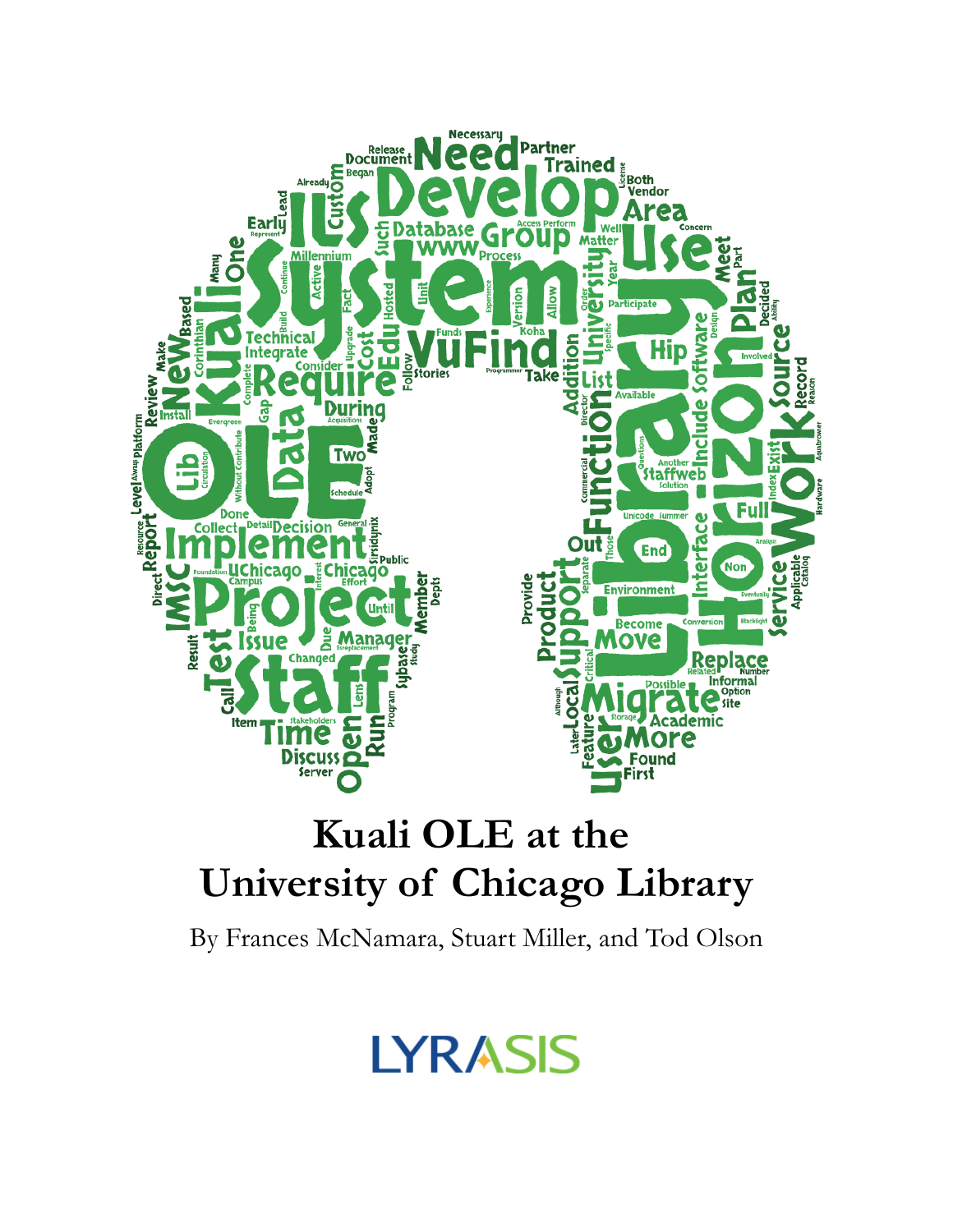## **Kuali OLE at the University of Chicago Library by Frances McNamara, Stuart Miller, and Tod Olson**

**LYRASIS**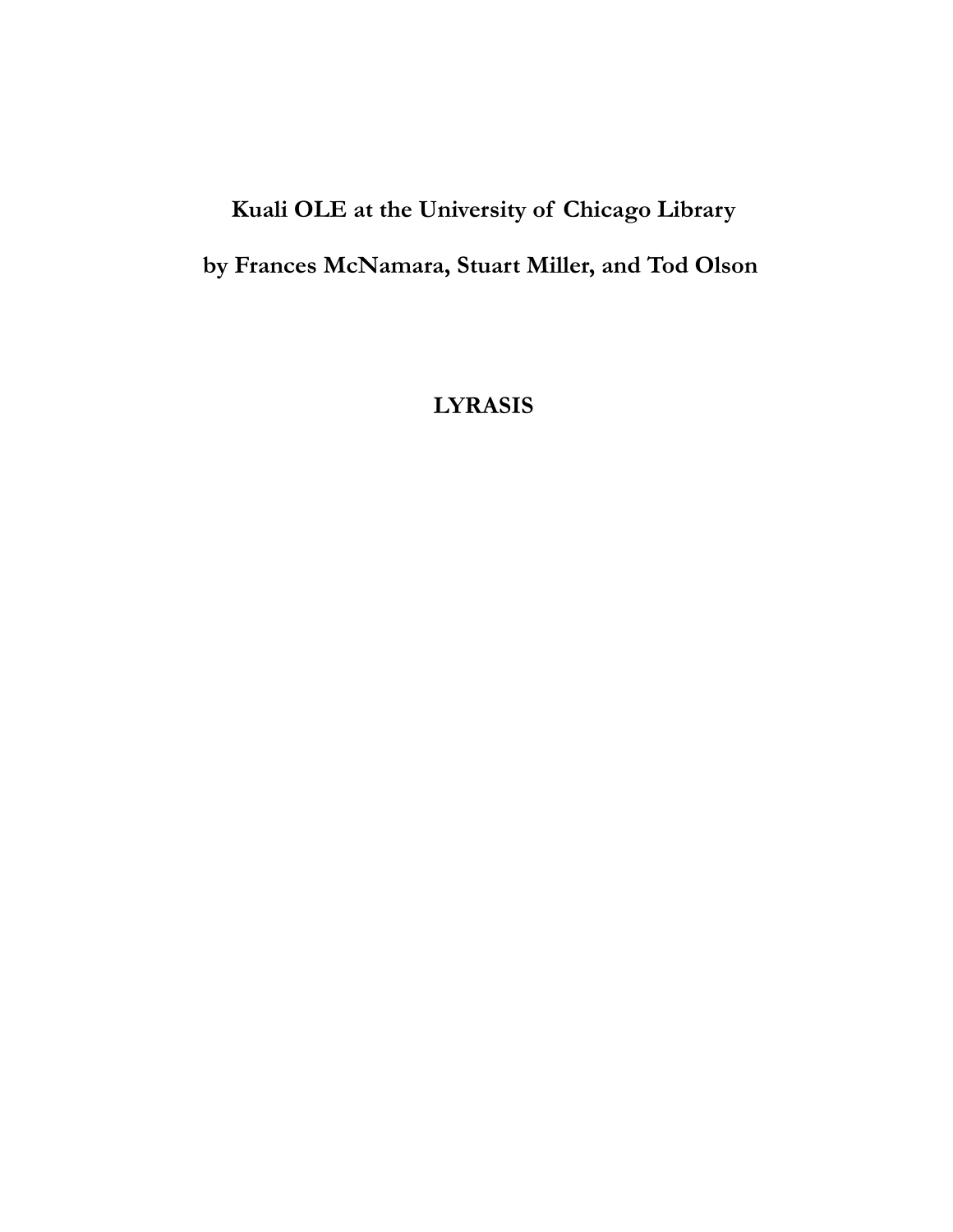#### Copyright © 2014 by LYRASIS

This work is licensed under the Creative Commons Attribution 4.0 International License. To view a copy of this license, visit [http://creativecommons.org/licenses/by/4.0/](http://creativecommons.org/licenses/by/4.0) or send a letter to CreativeCommons, 444 Castro Street, Suite 900, MountainView, California,94041,USA.



First edition: September 2014

This case study was funded by a grant from the AndrewW.MellonFoundation and is published under the terms of the LYRASIS/Mellon Intellectual Property agreement. Cover graphic created by Tagul.com.

> PDF version generated by LibreOffice 4.3.2.2 ePub version generated by writer2epub 1.1.28 and Calibre 2.3.0

> This document is also published on the [FOSS4Lib.org](https://foss4lib.org/) website.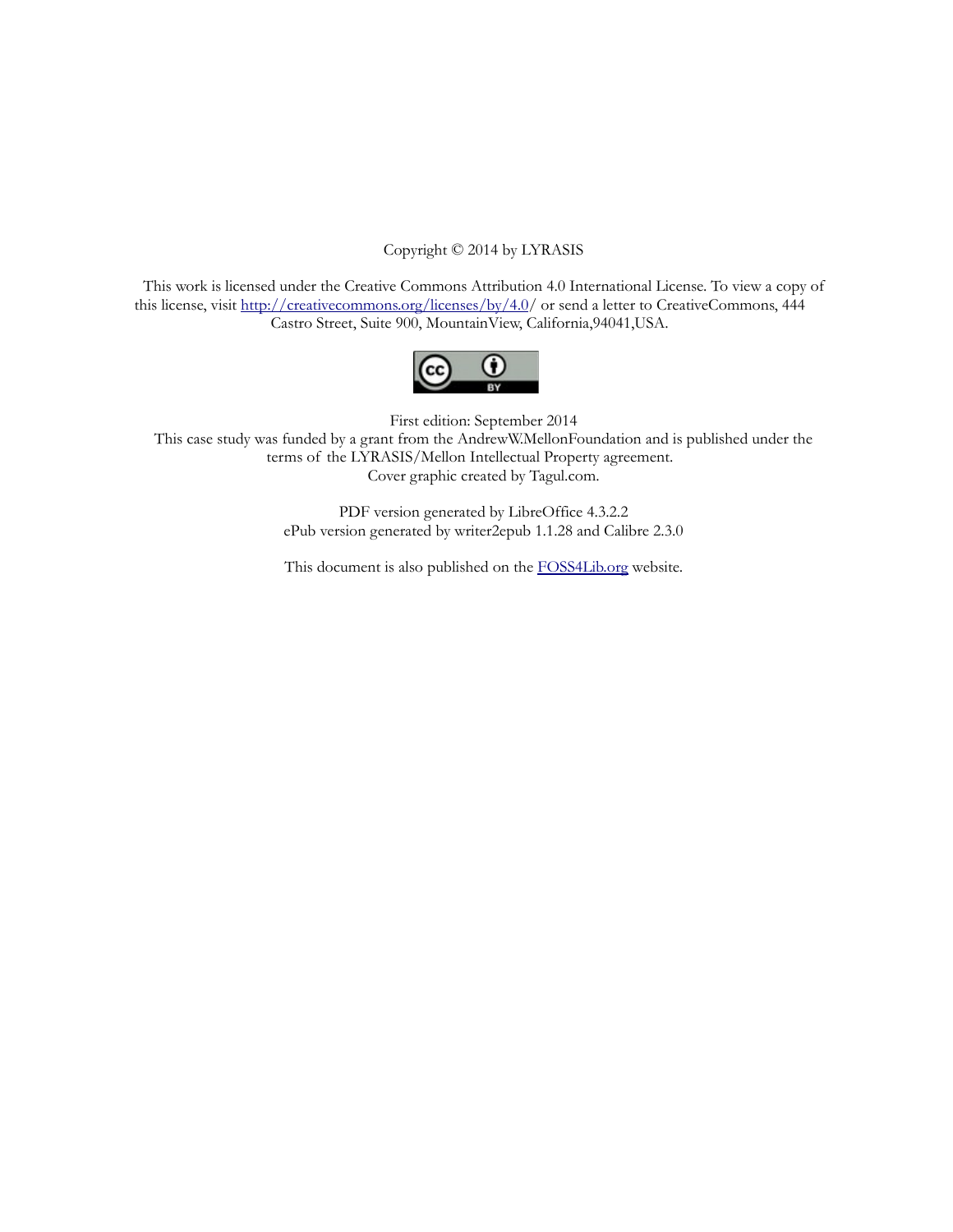### **Table of Contents**

| 20 |
|----|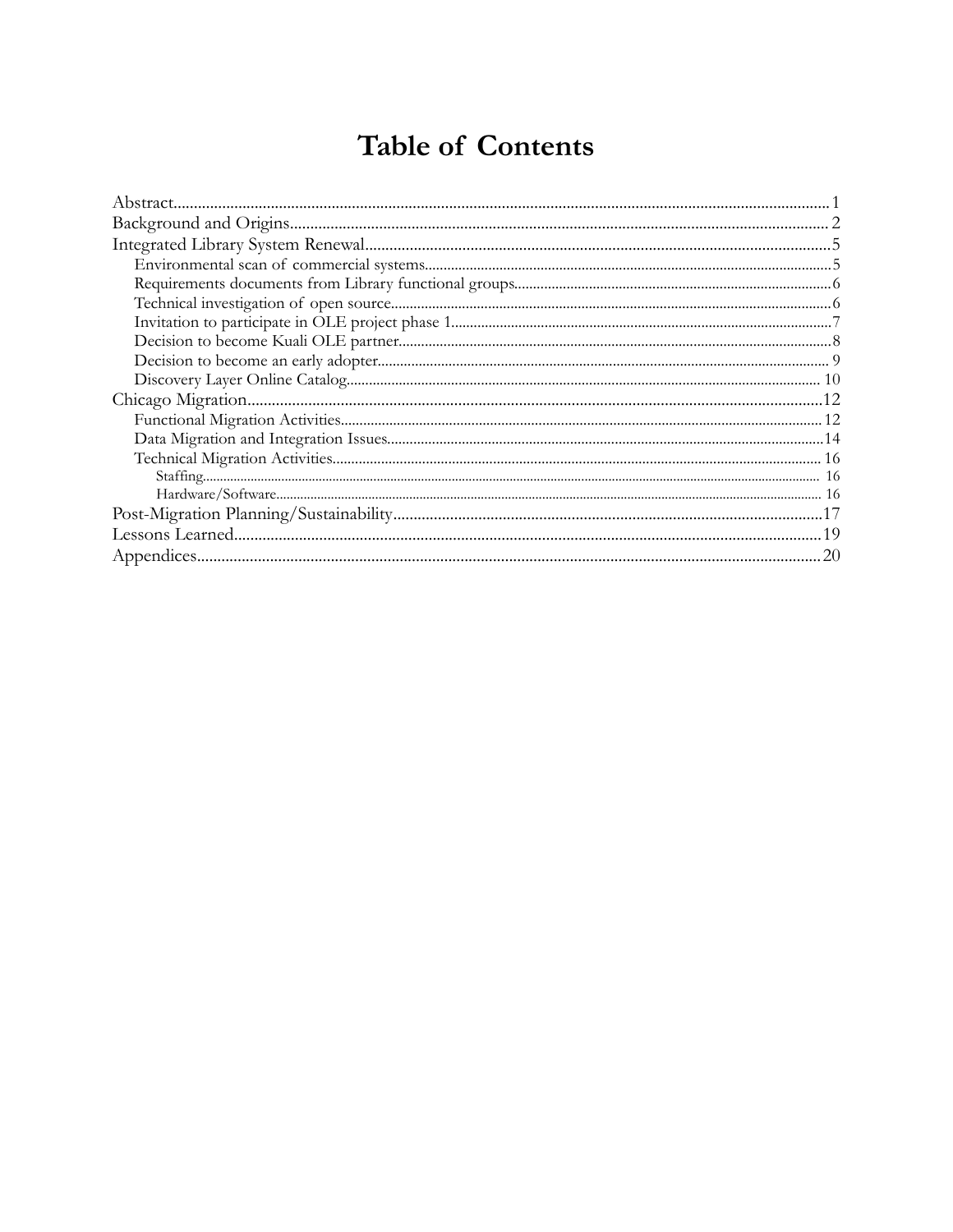### <span id="page-4-0"></span>**Abstract**

#### **Purpose**

This case study documents the processes at the University of Chicago Library (Library) that ultimately resulted in the decision to replace the Library's proprietary systems – SirsiDynix's Horizon, Innovative Interfaces' Millennium Acquisitions and Serials Solution's AquaBrowser – with the open source VuFind user interface and Kuali OLE (Open Library Environment).

#### **Design/Methodology/Approach**

This study is based on internal documentation and interviews with Library staff, complemented by links to documents available online.

#### **Findings**

This study will seek to highlight the successes, failures and lessons learned during the replacement project.

#### **Research Limitation**

The Library is not moving its new systems into production until July 2014. Final determination of success depends on the Library's planned goal of shutting down its legacy systems by January 2015.

#### **Practical Implications**

Other academic libraries considering open source systems may find the University of Chicago Library's experience of interest.

#### **Originality/Value**

The Library will be one of the two first adopters of Kuali OLE. This study may help other institutions evaluate and plan for similar system migrations.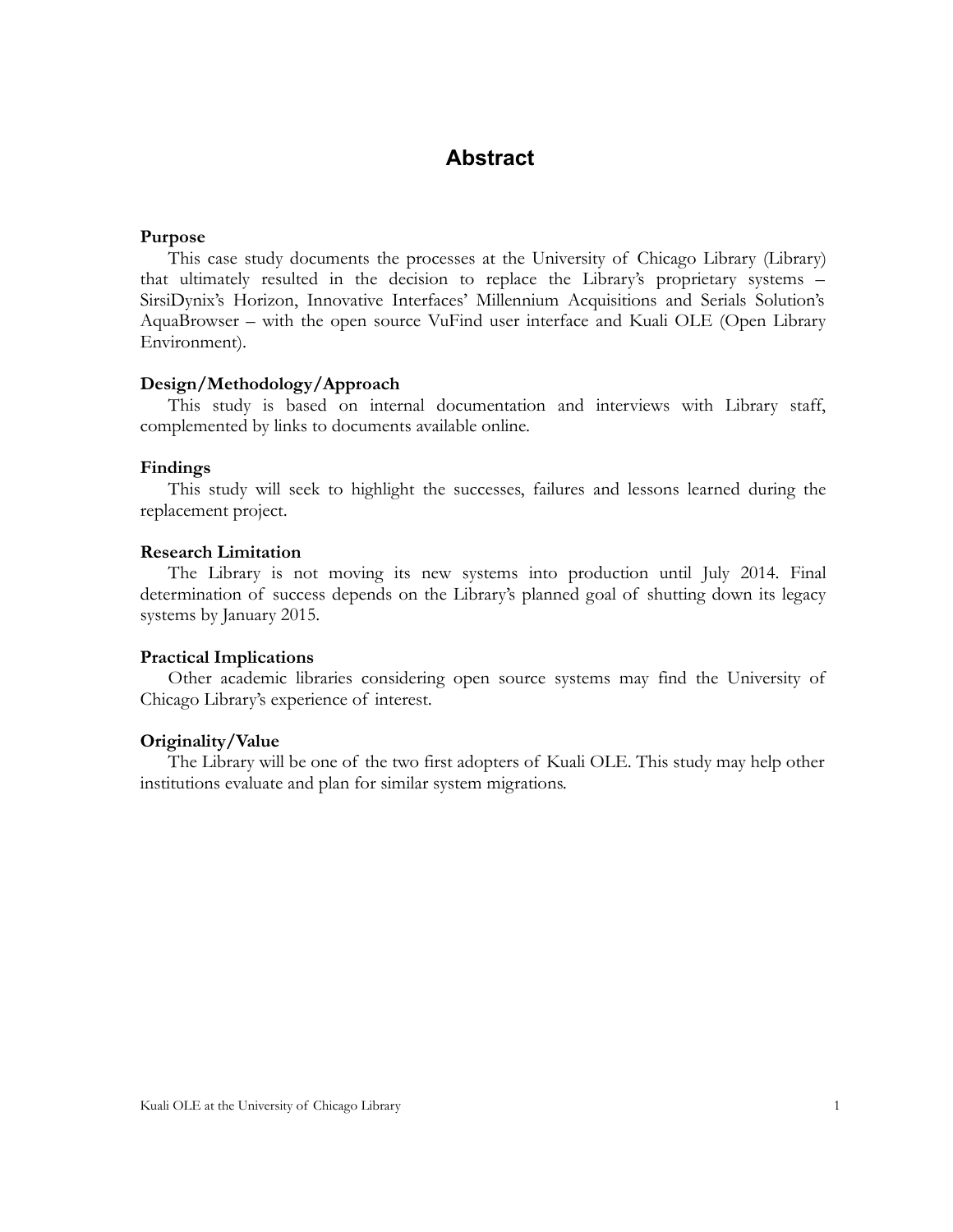#### <span id="page-5-0"></span>**Background and Origins**

The University of Chicago Library (the Library) houses a large research collection of 11.9 million volumes in six libraries on the university's main campus in Hyde Park, a neighborhood of Chicago. Details on the size and content can be found at [http://www.lib.uchicago.edu/e/about/.](http://www.lib.uchicago.edu/e/about/)

Basic facts about the University of Chicago (UChicago) can be found at [http://www.uchicago.edu/about/.](http://www.uchicago.edu/about/) The Library serves a student body of 5,692 undergraduate and 9,502 graduate, professional, and other students; 2,186 full time faculty; and 9,500 staff members at the University of Chicago Medicine (details can be found at [http://www.uchospitals.edu/about/fact/hospitals-sheet.html\)](http://www.uchospitals.edu/about/fact/hospitals-sheet.html).

In the early days of library automation beginning in the 1970s, the Library developed its own, mainframe-based system (Library Data Management System or LDMS), run on an IBM machine housed in the campus computing data center. When it was decided to retire the mainframe, the Library concluded that purchasing a commercial system was the most viable option and migrated to the Horizon system in 1995. (Horizon was originally owned by a division of Ameritech, which sold the software company to Epixtech, eventually changing its name to Dynix, bought by Sirsi to become SirsiDynix, the current owner.) The acquisitions portion of Horizon never completely met the needs of the Library, so those functions were migrated in 1997 to what is now Innovative Interfaces' Millennium system (although the Library uses only its acquisitions functions). Providing users with information regarding onorder titles was accomplished by regularly scheduled exports from Millennium that were then batch imported into Horizon.

Like any client-server system, Horizon used a relational database management system to handle data storage functions; in this case, Sybase was the product and its cost was typically bundled into the overall cost of Horizon. However, the Library was able to obtain better pricing through the University's existing campus-wide Sybase license. The University's IT Services unit also negotiated the annual Sybase maintenance cost for the Library. This allowed the Library direct access to Sybase support, which was often helpful for debugging and local development efforts.

As with the LDMS hardware, the Library entered into an agreement with IT Services to run Horizon within the university's enterprise environment to take advantage of its Storage Area Network, Tivoli Management System for tape backups, and system administration support. Although the Library still had to pay for its hardware and for the support services, it was far more economical than hosting hardware within the Library, which would have resulted in the need to add at least one full-time system administrator. The Library meets regularly with IT Services to deal with any issues. The Library has direct, root access to its Horizon servers and installed software upgrades in coordination with SirsiDynix and IT Services.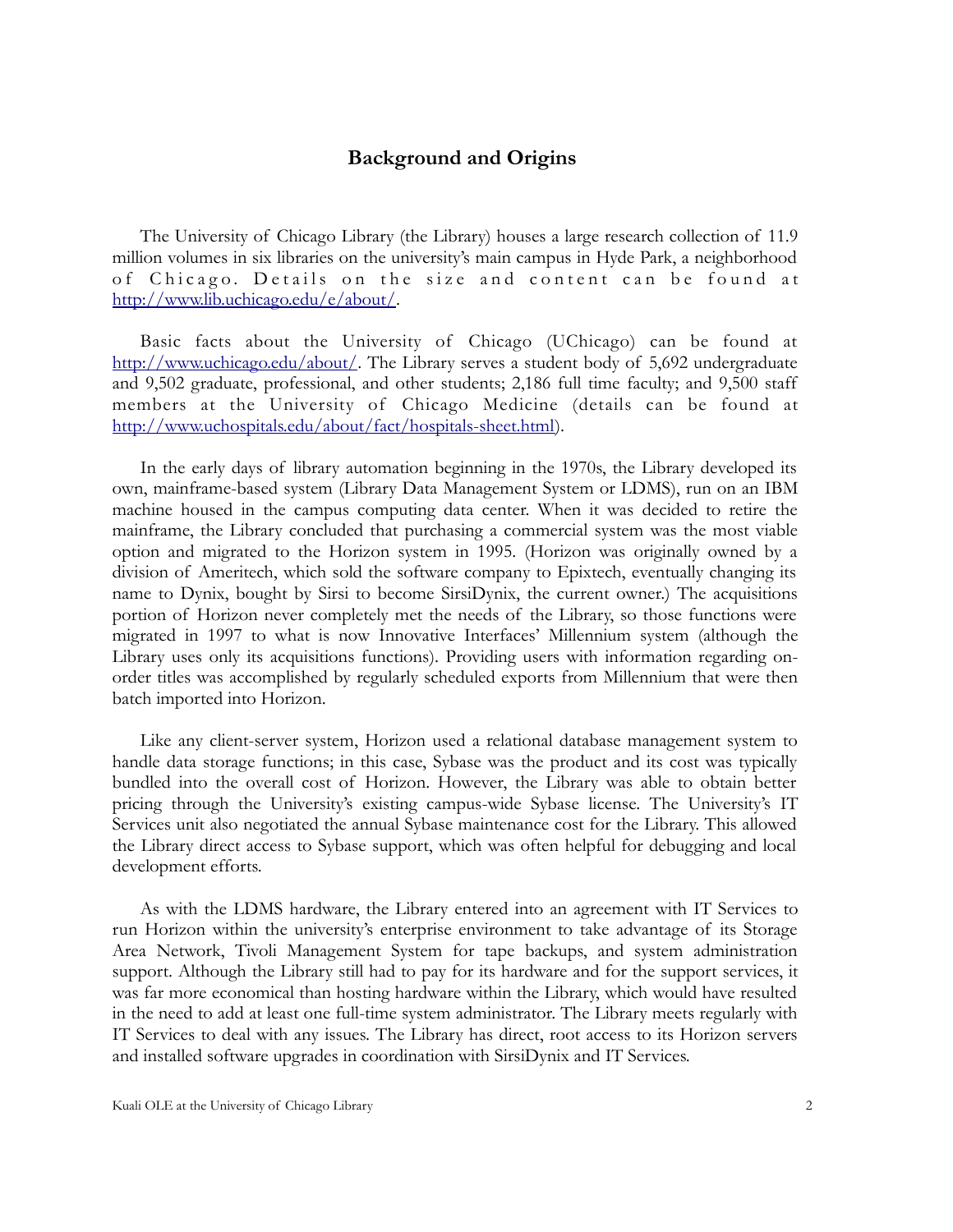The Library also maintained separate test and reporting environments of the Horizon software that allowed for installation and testing of new software releases prior to moving them into production. This could be done under both the Horizon and Sybase software licenses at no additional charge. This also allowed Library staff to develop specialized, local applications "around the edges" of Horizon, frequently without the vendor. For this reason, Horizon, although proprietary, was a comparatively "open" system as it was installed at the University of Chicago.

In contrast, Innovative Interfaces' Millennium was a black box. It resided on its own server in the Library's system environment with its own tape backup. Upgrades and customizations all had to be performed by vendor support staff, who required direct access to the system. While the Library would have preferred to have a test environment (as it did with Horizon and Sybase), Innovative Interfaces charged a comparatively high price for a second copy so it was decided not to try to support a test environment.

The Library had always been aware of the cost of supporting multiple systems and it had always been clear that continued support for multiple systems was not in the Library's best interests, either functionally or financially. So when SirsiDynix began work on a completely new system called Horizon 8.0 (also known as "Corinthian") to replace the existing Horizon AND include desired acquisitions features, the Library agreed to be a development partner, working on specifications and testing with vendor staff from 2005 to 2007. Library staff were trained on Corinthian in the summer of 2006, but the lack of some critical features caused a postponement of the migration. During this period, ownership of SirsiDynix changed twice, but there were repeated commitments to finish Corinthian. However, in February 2007, SirsiDynix announced it would stop Horizon 8.0/Corinthian development. Experience gained by library staff working on this project was later helpful in work on the Kuali OLE project. During the Corinthian project, the Library contributed to and reviewed functional specifications. They also participated in testing of the software during development. They became familiar with the bug tracking JIRA system used to communicate with software developers to fix problems, and they became used to the process of frequent upgrades to a test system to test fixes. Weekly calls with the product manager and various project management tracking tools were used. Also, analysis for data conversion to that system was done and data clean up issues that needed to be addressed prior to migration to any other system were identified.

Horizon had several online public access catalog (OPAC) modules over the years until 2002, when the Horizon Information Portal (HIP) was introduced to replace all earlier modules. Horizon Information Portal (HIP) became the sole end-user interface for the Library. By 2006, there were technical advances in other library search retrieval systems. The Library began an investigation of newer, "faceted browse" search systems. In November 2006, the Library issued an RFP and eventually selected AquaBrowser after an extensive review (see <http://www.lib.uchicago.edu/staffweb/depts/ils/projects/faceted-browsing/>f o r m o r e details).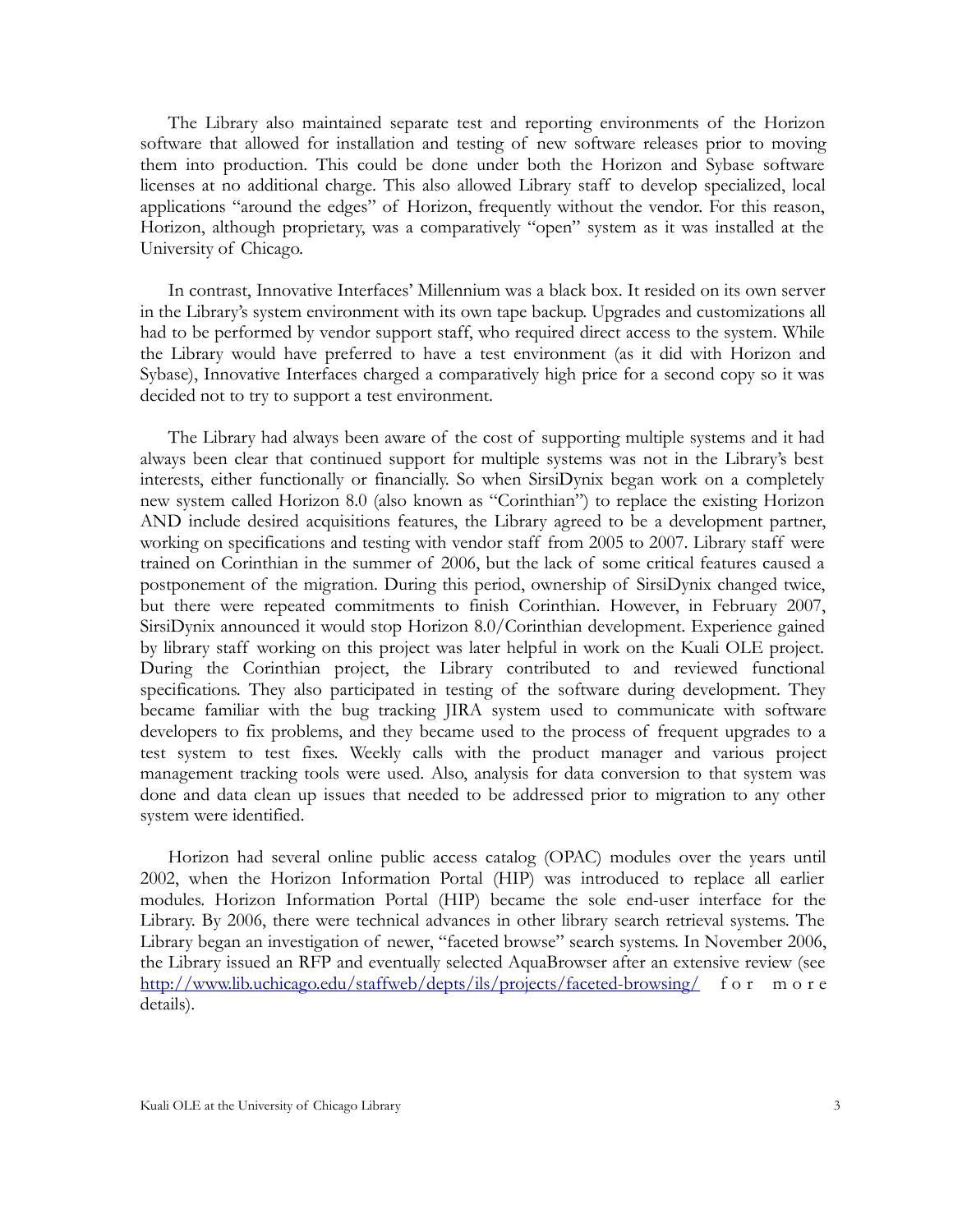While providing many advances over HIP, Lens (the locally adopted name for AquaBrowser) was never a full replacement due to its lack of functionality, e.g., no support for non-Roman searching, so the Library continued to support both HIP and Lens. Then, AquaBrowser was bought by Serials Solutions, which announced plans to offer the product only as a hosted service without any of the many customizations that the Library had already made to it. There were no plans to support non-Roman searching on the locally hosted version of the product. Also during this period, the Library made the EBSCO Discovery Service (EDS) available to users on a trial basis; their favorable reaction led the Library to select it as a replacement for the Ex Libris Metalib system which was a Z39.50 based system that sent searches across multiple databases and federated the results into a single list.

By the time the Library began to consider system replacements, the public catalog functions had been to some extent abstracted from the ILS to a discovery layer. Even HIP was a separate system on a separate server to which records were passed from the Horizon system to be indexed and displayed. AquaBrowser also worked by indexing records exported from Horizon and using servlets to reach into Horizon for some dynamic information such as item status.

However, supporting two separate user interfaces, HIP and Lens, plus Horizon and Millennium, was becoming increasingly onerous. In addition, with the demise of Horizon 8.0/Corinthian, the Library decided not to move beyond the Horizon 7.5 release; any new development planned for HIP would require moving to new Horizon releases. This effectively meant that the Library would not be able to install any new versions of HIP. Changes in the ownership of AquaBrowser and terms of service had made its continuation unattractive as well.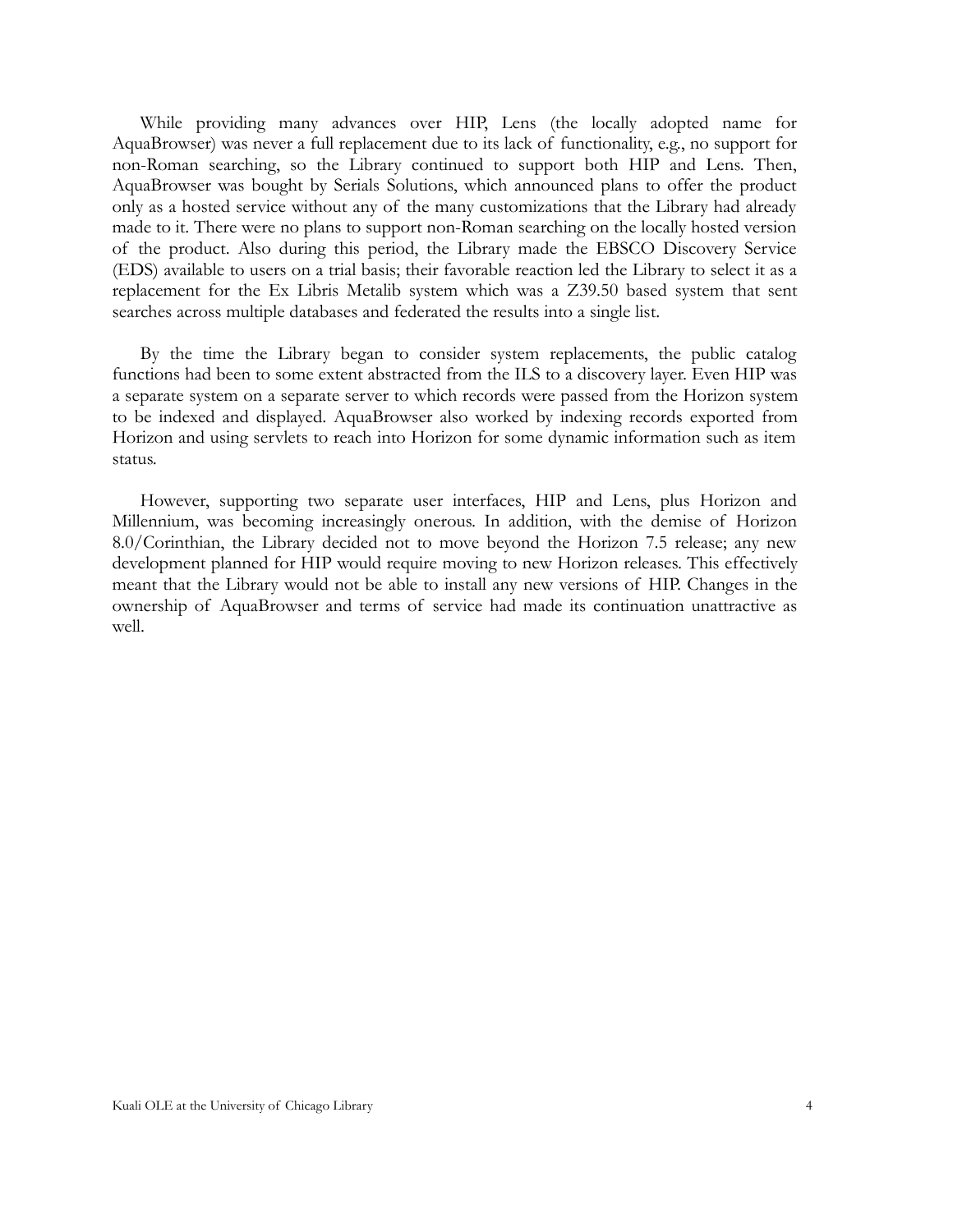#### <span id="page-8-0"></span>**Integrated Library System Renewal**

In addition to the general undesirability of supporting multiple systems, the technical platform for Horizon became more expensive and more difficult to support as time went on. The Sybase license required an AIX platform and while that had previously been used extensively by many other university applications, thereby reducing everyone's annual maintenance, most of those applications migrated to more cost-effective hardware and software. As a result, the Library's annual maintenance for Sybase doubled. The only other relational database management system supported by Horizon is SQL Server and this was not considered a good choice for the size of the Library's database or for the environment where we wanted to run it.

Another problem was that the Horizon database was never upgraded to Unicode and this caused an increasing number of issues as the Library has an extensive collection of titles in non-Roman alphabets. The Library had to run imported record files through conversion programs; while these generally worked, the pre-Unicode standards applicable to Horizon did not always result in completely correct translations. In addition, SirsiDynix, following the demise of Horizon 8.0/Corinthian (which was Unicode based) announced that it would NOT convert Horizon 7.x to Unicode. The only option was to move to the vendor's Symphony system, which was Unicode-compliant. However, that system was – following an assessment by Library staff – more or less functionally equivalent to Horizon 7.x; the complexity and cost of a system migration could not be justified if the new system was merely "equivalent" to the old, so this was not considered a good solution.

#### <span id="page-8-1"></span>**Environmental scan of commercial systems**

Following the halt of Horizon 8.0/Corinthian development, the Library began an immediate scan of the ILS environment in early 2007. To do a quick survey of possible replacements, the Library's systems staff arranged for conference calls with the University of North Carolina at Chapel Hill to discuss their implementation of Innovative Interfaces' Millennium and with Boston College Library for a discussion of its implementation of Ex Libris' Aleph system. A tabulation of the results of those discussions is at: [http://www.lib.uchicago.edu/staffweb/depts/ils/projects/ilsreplacement/systemsevaluation.h](http://www.lib.uchicago.edu/staffweb/depts/ils/projects/ilsreplacement/systemsevaluation.html) [tml.](http://www.lib.uchicago.edu/staffweb/depts/ils/projects/ilsreplacement/systemsevaluation.html)

Contacts were also made with Oxford University and New York University about their work with VTLS on its new system, but the discussions led to the conclusion that this was not a production-ready option.

Of all the options available at that time, only Aleph seemed reasonable given our requirements, and Ex Libris did an on-site, day-long demo for the Library. Its preliminary, informal price quote was surprisingly low, but a later formal quote was significantly higher. In the end, the Library could not justify such a significant investment on a system that, while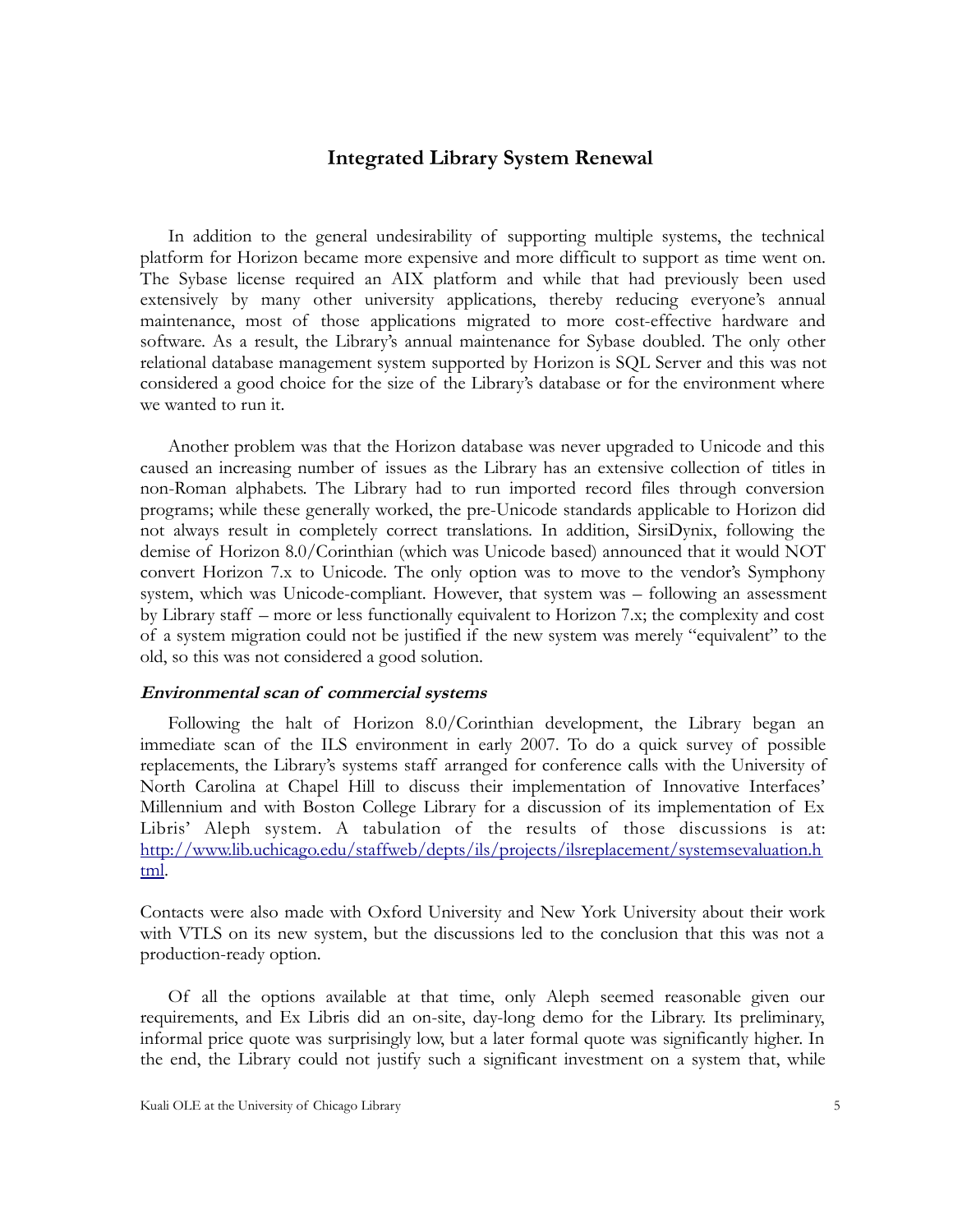meeting most of the functional requirements, would not give the Library a more technologically up-to-date platform than it already had.

Ex Libris invited the Library to be a development partner on what eventually became Alma, its next generation ILS. However, the Library was reluctant to commit to another vendor's new system development project. The fact that Ex Libris' ownership changed in 2007 (bought by a private equity firm, as SirsiDynix had been) was also not encouraging. So the Library declined to participate.

By this time, other developments were suggesting other alternatives.

#### <span id="page-9-0"></span>**Requirements documents from Library functional groups**

Around 2007, open source ILS products were just beginning to attract attention as alternatives to the commercial products. Evergreen and Koha were the open source library systems that seemed to have the most promise, and information about both were actively collected by the Library. Since systems staff were aware that any new ILS would undoubtedly have certain functional gaps, groups of Library staff were asked to identify the core functional requirements for their area. Work had already begun on this analysis during the Horizon 8.0/Corinthian development as it was necessary to enumerate critical requirements in order to verify the system would be able to replace existing systems. Before doing a "gap analysis" on the existing open source systems, we asked staff to formalize these lists of requirements. These lists can be found in a chart that links to Word documents at: [http://www.lib.uchicago.edu/staffweb/depts/ils/projects/ilsreplacement/.](http://www.lib.uchicago.edu/staffweb/depts/ils/projects/ilsreplacement/)

#### <span id="page-9-1"></span>**Technical investigation of open source**

Investigation of Evergreen proceeded with discussions with its developers and some academic libraries including McMaster University and Project Conifer, a group of academic libraries in Ontario that were considering developing Evergreen sufficiently to enable its use in academic libraries. While Evergreen was developed by and for a consortium of Georgia public libraries, it seemed to have the potential of being scalable and workable as a platform for development of additional features. It was promising enough and mature enough that the Library's systems staff installed the software and loaded a full copy of the Library database to allow staff to do a gap analysis. Results of that analysis can be found in the chart at: <http://www.lib.uchicago.edu/staffweb/depts/ils/projects/ilsreplacement/>with reports by various functional groups. *Note that there are comments that sometimes give an assessment of what it would take to remedy a gap. [A gap assessment of Koha was not done to this level of detail so that column does not contain this type of report].* Evergreen looked promising but it definitely lacked some features essential for academic libraries. For instance, academics have a changing patron file that needs to be updated to reflect enrollment and library privileges; fixed due dates are common; and the capability to recall items is often required. Interface with various university systems is also needed, e.g., the ability to export voucher data to university payment systems.

The library sent Stuart Miller to the VALE (NJ) "Next Generation Academic Library System Symposium" in March 2008, which discussed Evergreen, Koha and some other library open source systems, including VuFind. It was openly acknowledged that SirsiDynix's decision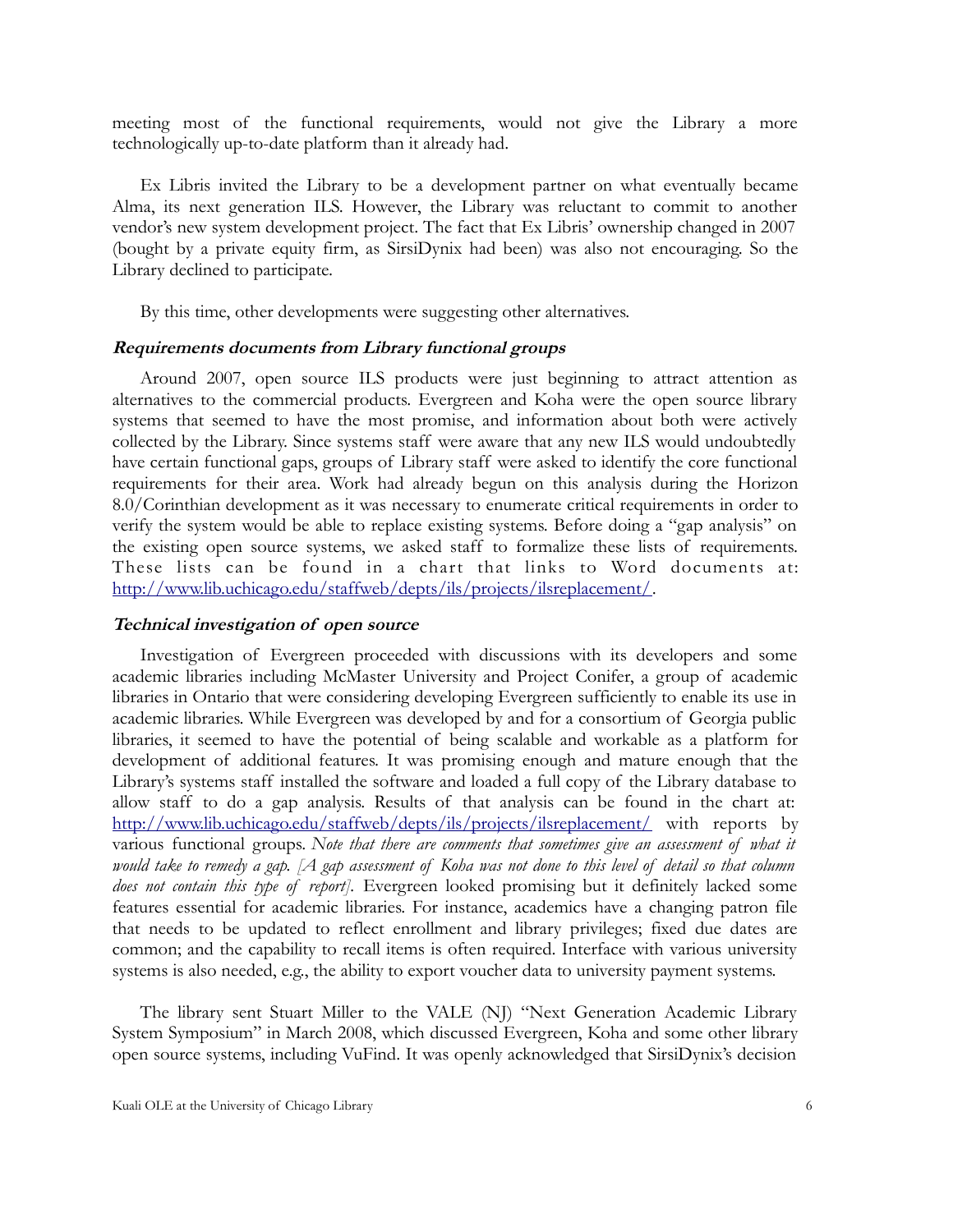to abandon Horizon 8.0/Corinthian had created a sudden increase of interest in open source products among libraries.

Contact was also made with WALDO, a consortium of fifteen academic libraries in the New York area (the largest being St. John's in Queens, NY) that was implementing Koha. LibLime, the support company and the North American release manager for Koha, had completed several enhancement projects funded by WALDO; St. John's was then in production. A conference call with Joshua Ferrero and John Rose of LibLime was held on April 10, 2008. (See "Some Basics on Koha Discussion with LibLime April 2008" on [http://www.lib.uchicago.edu/staffweb/depts/ils/projects/ilsreplacement/.](http://www.lib.uchicago.edu/staffweb/depts/ils/projects/ilsreplacement/))

Koha's drawbacks were found to be primarily technical – there were questions about its scalability to much larger databases. No large ARL library had been involved, and there was a suggestion the software might need to branch to support ARL library workflows. Library systems staff continued to monitor developments, but it was eventually dropped as an option. It was considered better to wait for changes to support academic library work to be completed before expending the effort for a complete evaluation that involved installing a local copy with the full library database. By the time those changes were available, the library had already decided to participate in the Kuali OLE project.

In 2009, the Library also thought it should review the state of the new OCLC Worldcat library management system; a summary report can be found at: [http://www.lib.uchicago.edu/staffweb/depts/ils/projects/ilsreplacement/.](http://www.lib.uchicago.edu/staffweb/depts/ils/projects/ilsreplacement/) Due to many nonexistent features at that time, a detailed gap analysis was not thought to be necessary. In addition, there were doubts that this new product could achieve acceptable performance levels, and the Library's past experience with the quality of OCLC support and services led to skepticism about its ability to provide even an acceptable level of support for a mission-critical service such as an ILS. The fact that the library is open until 1 AM weekdays and is heavily used late at night and on weekends tends to influence decisions about whether trying to use a hosted service makes sense. Library systems staff do provide support nights and weekends, and it was felt this level of support would be difficult to afford via a hosted service.

#### <span id="page-10-0"></span>**Invitation to participate in OLE project phase 1**

Meanwhile in 2008, the Andrew W. Mellon Foundation funded a project to design an "Open Library Environment" and work began in August 2008. University of Chicago participated in this project, along with several other large academic libraries, and hosted one of the regional meetings in December 2008. Documents from this meeting including a useful OLE Overview presented by Jim Mouw, Associate Director for Collection Services, University of Chicago Library, can be found at: [http://www.lib.uchicago.edu/staffweb/depts/ils/projects/ilsreplacement/OLEUChicworksho](http://www.lib.uchicago.edu/staffweb/depts/ils/projects/ilsreplacement/OLEUChicworkshop.html) [p.html.](http://www.lib.uchicago.edu/staffweb/depts/ils/projects/ilsreplacement/OLEUChicworkshop.html) Work on the first phase of this project included training in Business Process Management and production of Tasks and Process Maps for each module of a library system. This resulted in a design document that was presented to Mellon in early summer of 2009.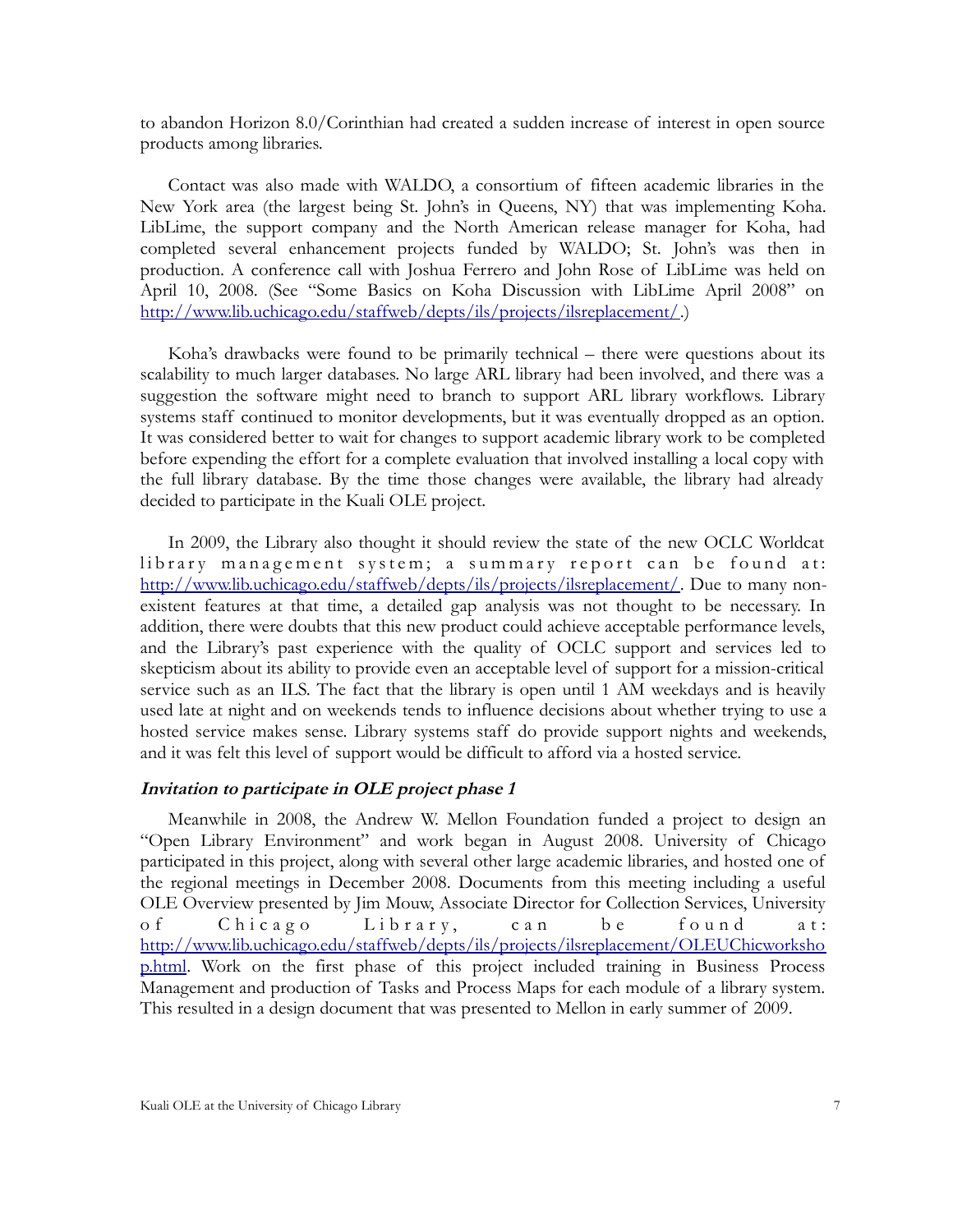Interest in OLE also came from Greg Jackson, then director of the University's IT Services. The OLE Project had discussed the need for a new ILS to work at an enterprise level, e.g., a library's need for patron data would be satisfied by being able to pull data from a campus database rather than having to maintain a set of patron records like all current ILS systems. Inspired by a conversation with Library Director Judi Nadler, Jackson raised this issue at a meeting of the Common Solutions Group (CSG – <http://www.stonesoup.org/>– a network of campus CIOs). Clearly, an "enterprise level" ILS capable of direct interface with other campus applications would require cooperation and input beyond libraries. CSG, while interested, did not "adopt" this as something that the group could fully support, not because it was undesirable, but because most institutions were just not ready for it. Any OLE design would need to recognize this. This did prompt OLE to think that repurposing what already existed might also be the most practical way to approach a new ILS, e.g., taking Evergreen and adding development suitable for academics might be a possibility (although after review, OLE decided to use Kuali Rice instead). Also, OLE began to consider whether or not it should ultimately become a Kuali Foundation project, partly in order to facilitate cooperation with other open source campus application developers.

#### <span id="page-11-0"></span>**Decision to become Kuali OLE partner**

At that point, a "build" project for OLE had not been funded, but was in the offering. The Library was concerned at that time that the Horizon system might not be supported by SirsiDynix beyond 2013. *[Note: As it turned out, Horizon is still supported by SirsiDynix, and there is, as of March 2014, no announced "end of life" for Horizon.]*

Because the library was not ready to choose a true replacement system for the ILS, a "bridge" solution was proposed in October 2009. The Bridge to the Future recommendation [\(http://www.lib.uchicago.edu/staffweb/depts/ils/projects/ilsreplacement/\)](http://www.lib.uchicago.edu/staffweb/depts/ils/projects/ilsreplacement/) summarized the possible options: to implement Evergreen; stay on Horizon as is; or upgrade to Sybase 15 and upgrade to Horizon 7.5.1. It was later found that the cost for the Sybase license was half what was originally estimated, and that final option was eventually implemented. An added concern for the Library at that time was the construction of the Mansueto Library planned to open in 2011. The Mansueto Library was built to house lesser used portions of the collection in a structure that is physically connected to the Regenstein Library. Transfer of parts of the collection to this library allowed newer materials to continue to be shelved in the open stacks, while avoiding the problems associated with offsite storage. There was a requirement that the automated storage and retrieval system in Mansueto interface with the Library system to allow users to seamlessly request items in storage. This would have to be done first for Horizon and then with whatever its replacement would be.

In order to apply for Mellon Foundation funding to build the OLE software, it was necessary for a group of libraries to agree to be founding partners and to contribute matching funds. In 2009, the Library decided to become a founding partner, and the grant proposal to build the OLE software was funded by Mellon to run from July 2010 to June 2012 (additional funding was later secured from Mellon through 2014).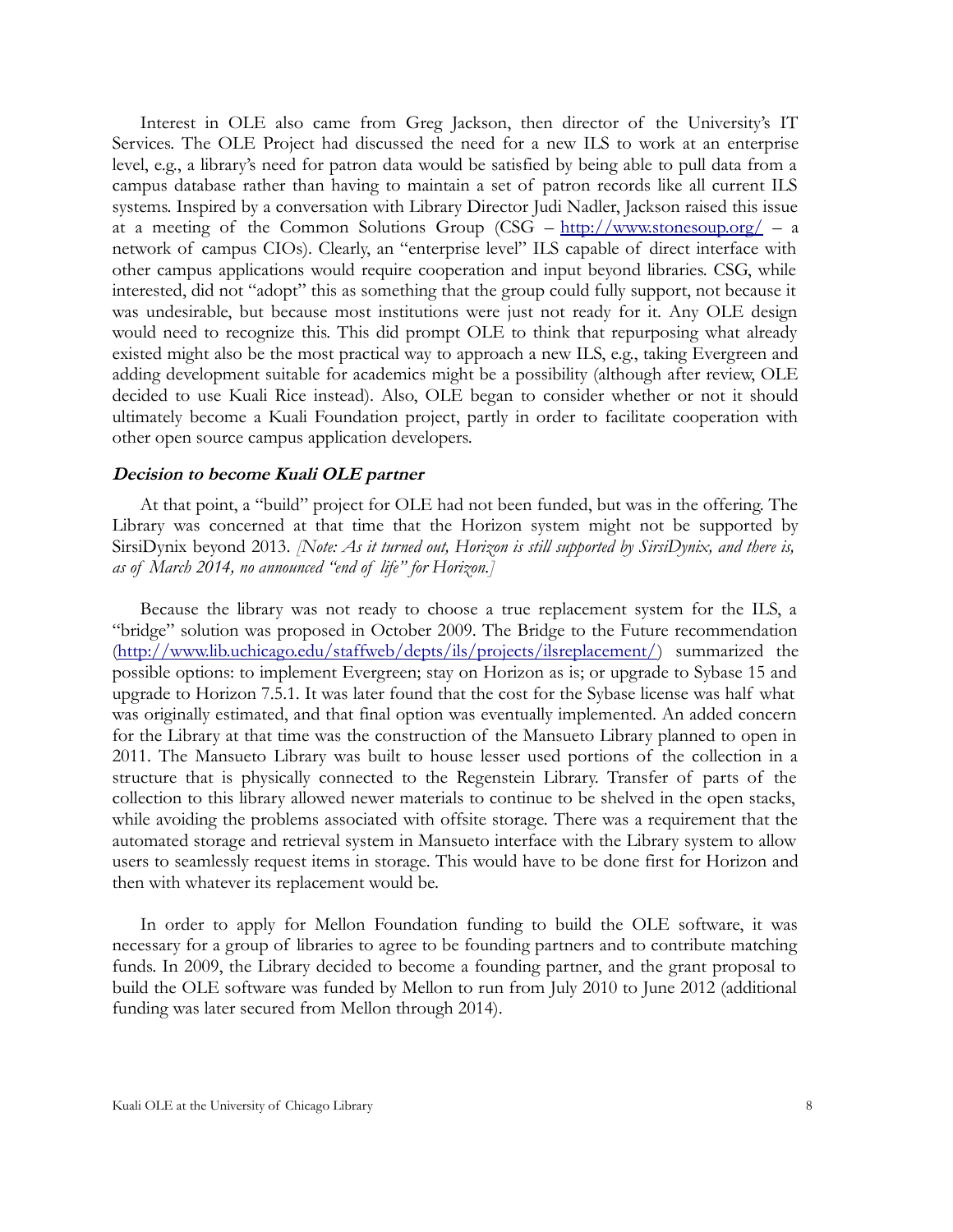The OLE project joined the Kuali Foundation in December 2009. The Kuali Foundation provides the legal and financial framework that is needed to sustain an open source project, and because all of the Kuali projects that come out of the academic environment, it is set up in a way that works well for an academic library.

As with all previous efforts concerning system replacements, the Library's systems staff recruited assistance from the University's IT Services department in considering open source software. The Kuali project was already being monitored because of the university systems that fall under its umbrella. While the University of Chicago had no plans to implement other Kuali software at this time, they are considered viable options. Some work was moving forward by the identity management staff in IT Services to discuss a potential open source identity management system that might be developed.

#### <span id="page-12-0"></span>**Decision to become an early adopter**

With the decision to become a full partner in the "build" of OLE, the Library had a plan to implement OLE in the summer of 2013. It was thought that the first usable version of OLE would be released in the summer of 2012, and then it would take roughly a year to install, customize, convert data and integrate the system. *(Note that a full year was projected because the software would be so new; later implementers should be able to do this in less time.)* Not too surprisingly, there were development delays and setbacks, so the Library's projected implementation date is now July 2014.

The Library was willing to become one of the first OLE adopters for a number of reasons. First, the clock was running out for support for the hardware and software of the legacy systems. In addition to annual support costs for the two systems and the increasing costs for the Sybase license, the Horizon AIX server would soon need to be replaced. To migrate to a more supportable hardware platform would require another license upgrade to run on Linux and that would be costly. As it turned out, the Library had to replace the HIP server in 2013 because of its advanced age, a project the Library hoped to have avoided.

Second, the Library, as an early adopter, would be able to work directly with the developers to ensure that OLE would work with its large database and that its essential requirements (referred to as its "drop dead" list) would be met. In addition, the Library was extremely eager to move to a Unicode-based system; this basic lack in Horizon was contributing more and more to the overhead support costs.

While any system migration is challenging and complex, the Library believes a migration here is somewhat easier due to a variety of factors. For one, Chicago is far more centralized than many comparable university libraries; all six libraries on campus have all used the same system for many years, and all libraries report into one management structure with one director. In addition, there is a single identity management system for users. Library staff are accustomed to participating in review of specifications and beta testing, having done so for Horizon in 1995 and more recently for Horizon 8.0/Corinthian and AquaBrowser. Staff had long been involved in planning for system migration and many were acting as subject matter experts writing functional requirements for OLE.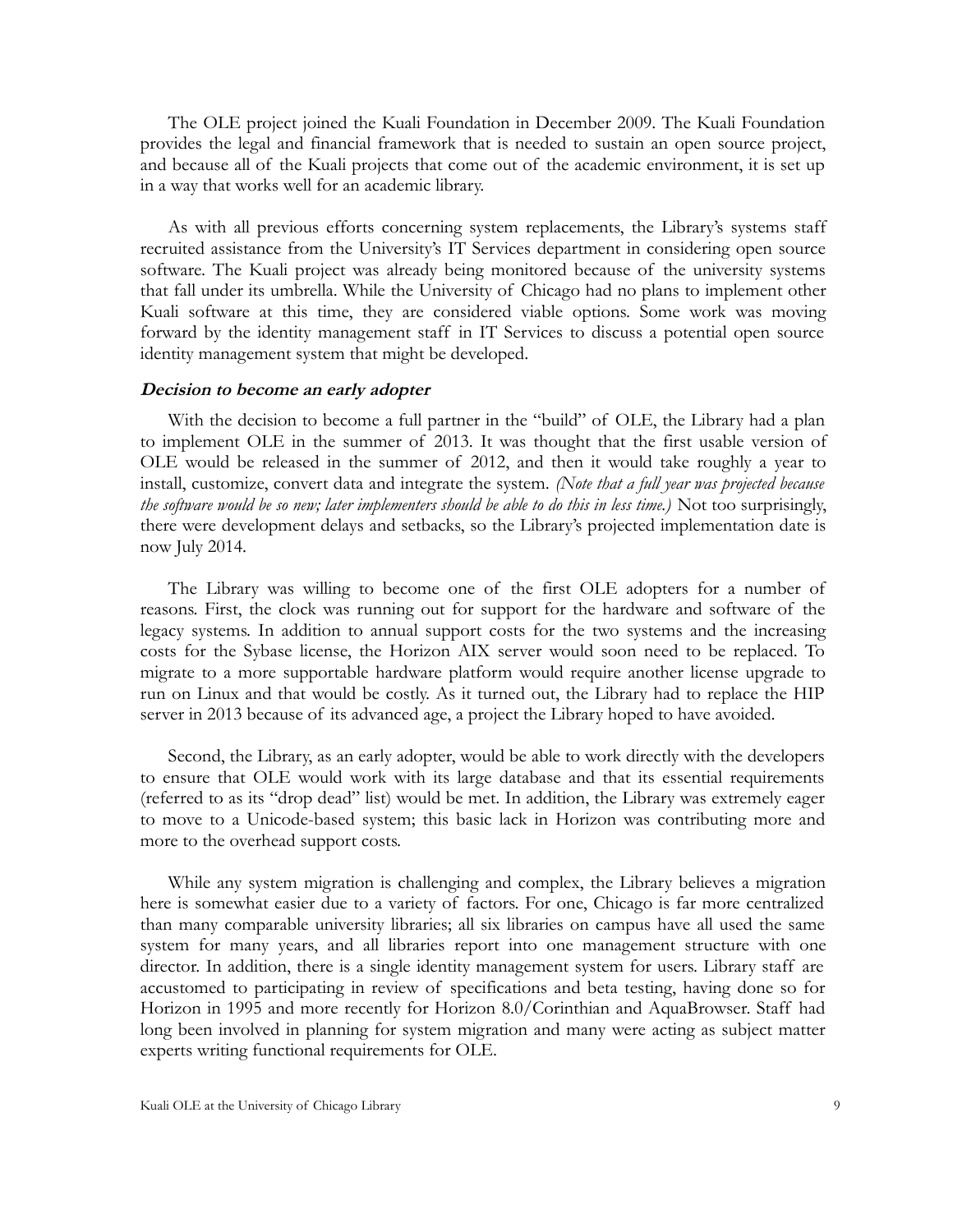Another factor simplifying an OLE implementation was that the Library's legacy systems had never included Electronic Resource Management (ERM). While OLE includes ERM, it is possible to migrate to OLE and implement the ERM features later.

#### <span id="page-13-0"></span>**Discovery Layer Online Catalog**

From its inception, Kuali OLE decided NOT to include an online catalog module in its design, due to the wide availability of several open source interfaces such as Blacklight and VuFind, two of the most popular. It was assumed that Kuali OLE would support any necessary protocols to allow for connectivity and the ability for users to access "my account" type features (e.g., items checked out, renewals, lists of requested items, updating addresses, etc.).

So beginning in 2011, the Library began a technical evaluation of possible user interfaces as well as initiating an assessment of user requirements.

Under the leadership of Tod Olson, Systems Librarian, Library systems staff did an investigation of Solr based on the open source systems Blacklight and VuFind to assess the technical feasibility of implementing one of these systems with a Kuali OLE-type database. In January 2012, this produced the Solr Catalog Technical Report (see [http://www.lib.uchicago.edu/staffweb/groups/disctools/index.html\)](http://www.lib.uchicago.edu/staffweb/groups/disctools/index.html). To quote the summary findings:

· Implementation language (user interface level). Blacklight is a Ruby on Rails application. We have no local experience with this platform, and there is a significant learning curve. VuFind is a PHP application, the Library has in-house experience with PHP and there is a lot of support on campus for PHP.

· VuFind has more of our critical features out of the box, notably browse indexes (title, author, subject, and call no.), a built-in architecture for integrating live circulation data, and a built-in authentication framework. Blacklight is working to close this gap, but currently Blacklight supplies fewer needed features than VuFind.

While either platform would be suitable for building our public front-end for Kuali OLE, VuFind appears to be the better match for the Library. VuFind is the recommended platform.

*Note that the recommendation was not so much to implement VuFind as is, but to use it as a platform to develop a user interface for Kuali OLE and replace both HIP and Lens.*

Meanwhile, a group of library staff was appointed to collect information from users about their needs and desires for an ideal user interface. Following the agile development concept of collecting user stories, the Library did just that with a series of activities involving a crosssection of Library users. Findings were published in a report (see [http://www.lib.uchicago.edu/staffweb/groups/cus/\)](http://www.lib.uchicago.edu/staffweb/groups/cus/). A quote from the full report describes the methodology: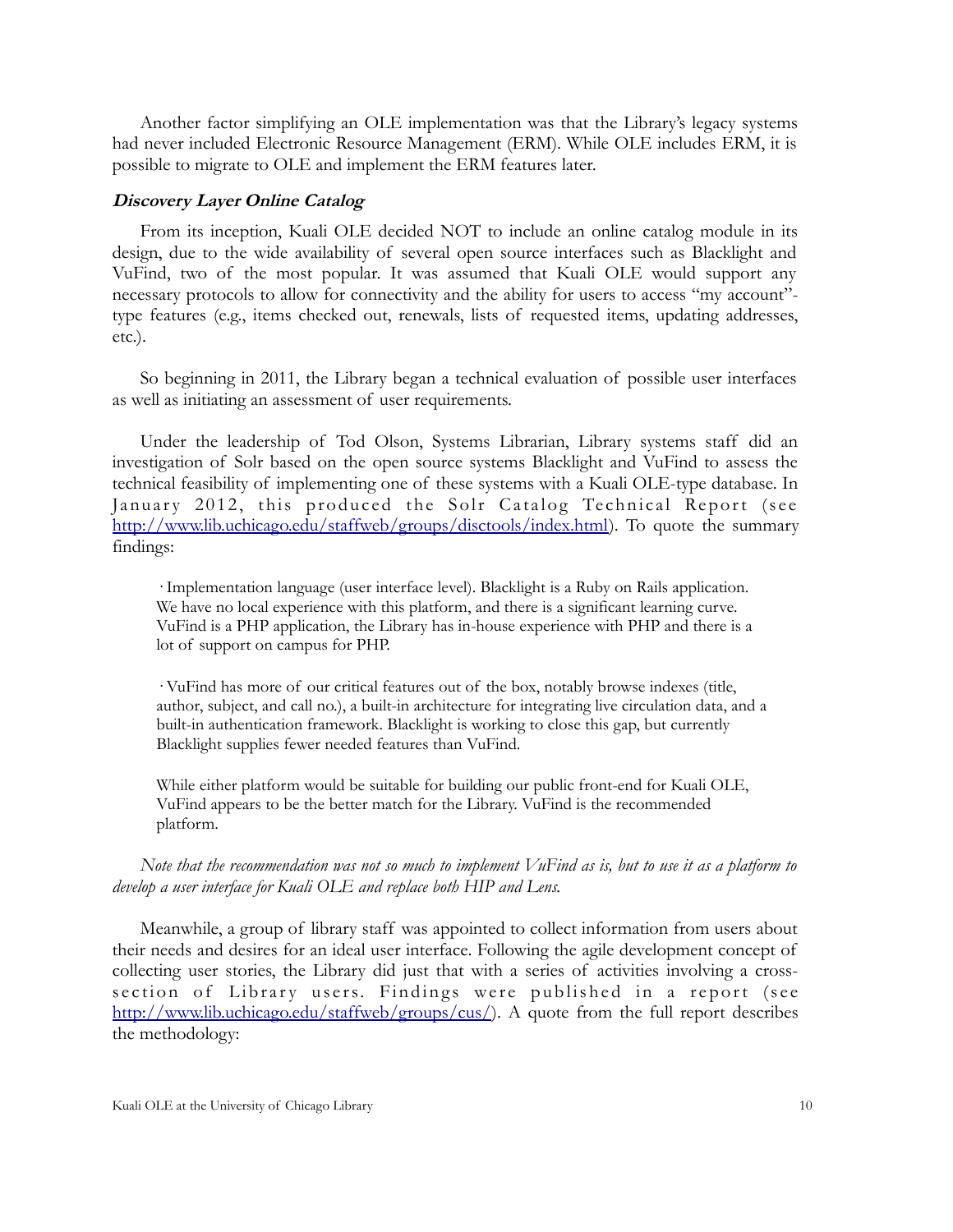…With the User Stories method, investigators seek to solicit statements of user need. These stories are typically written in plain, rather than technical, language. Stories are constructed so as to avoid complex or interdependent requirements. Stories do not specify a particular solution, but rather they seek simply to describe the need.

The project team began by reviewing existing sources of data to identify user stories. Sources reviewed include comments from multiple LibQual and Library surveys, user email comments in Knowledge Tracker and Bugzilla, requirements documents from Lens development and from a requirements list developed by Stanford, and from prior usability studies. Approximately one hundred unique stories were drawn from these sources. These stories were categorized, and they informed the design of interview questions and research instruments that were used in subsequent data collection.

Beyond the mining of existing data sources, the project team used several methods to collect data specifically for this study. Library staff conducted twenty individual and group interview sessions, involving a total of twenty-seven participants. Seven interviews were conducted by bibliographers, who recruited faculty from contacts. The remaining interviews were conducted with students from a variety of disciplines and programs, and with one College graduate working as a clinical researcher. These participants were recruited using ads on the UChicago Marketplace site, and on the Library web site, and the Library offered a \$15 Amazon.com gift card as an incentive.

Taking these two reports together led the Library to select VuFind as its new "front end" with Kuali OLE as the back end to replace both HIP and Lens. It was decided to introduce VuFind as a "beta test" to library users in early 2014 using the Horizon database. User feedback would be used to fine tune the product. In the meantime, VuFind would be tested against Kuali OLE to ensure that once the latter went into production, VuFind would work with it. Since they would already be familiar with VuFind, library users would not even notice the switch on the "back end" and Library systems staff would have some breathing room between implementing Kuali OLE and implementing VuFind.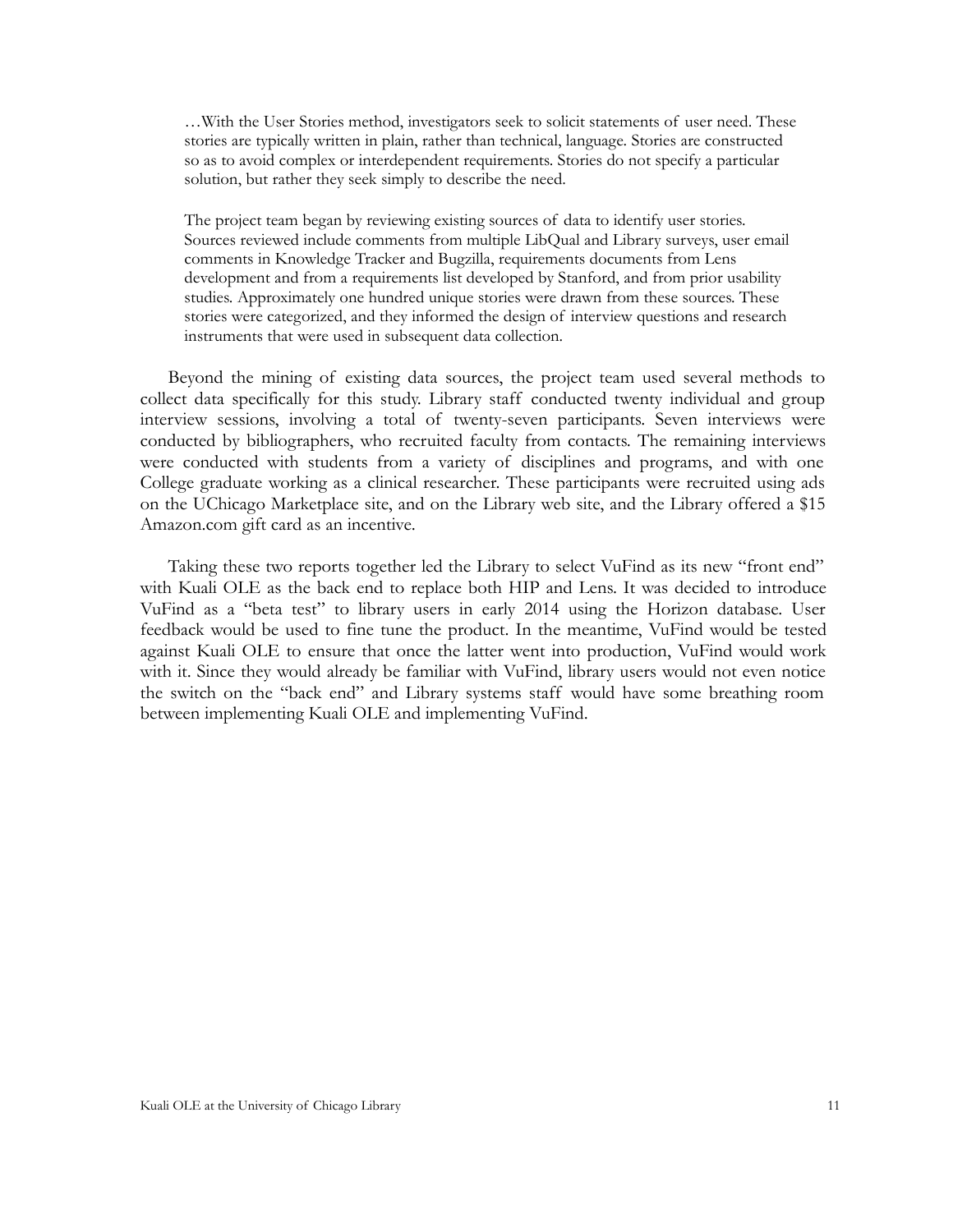#### <span id="page-15-0"></span>**Chicago Migration**

The Library is currently in the midst of our migration project with the goal of bringing Kuali OLE and VuFind into production in July 2014. VuFind was introduced to the public in January 2014 as a "beta" system that was connected to the production Horizon system. It was decided to wait for the OLE implementation to make VuFind the production public interface, since that implementation was pending and it is usually preferable to implement substantial changes over the summer in an academic environment. While VuFind was essentially production ready against Horizon in spring 2014, actual migration to it as the production OPAC and retirement of HIP and Lens was delayed until summer 2014 to coincide with the OLE migration.

In addition to the internal processes to migrate systems, there is a substantial amount of staff time contributed to the open source Kuali OLE project itself. In planning for staff resource allocation, it was necessary to recognize commitment to the OLE project as well as to internal activities. Appendix  $\Lambda$  lists the required staff contributions by partner sites during this phase of the project. Participation in the project required Library staff to become proficient in use of the project collaboration tools, including WebEx, Google Docs and JIRA. Some staff were trained in creation of Selenium scripts although that effort was abandoned eventually due to the difficulty of the constant changes to database structures and screen displays during the very active development cycle for version 1.5. The scripts could not be maintained until more of the development was complete and the User Interface was changing less frequently. During this part of the development the OLE central project, QA staff were charged with doing the scripting where feasible.

#### <span id="page-15-1"></span>**Functional Migration Activities**

To facilitate the Library's migration process, the University of Chicago Integrated Library System unit (ILS) established an ILS Migration Steering Committee (IMSC) made up of key decision-makers in the Library. The IMSC reports directly to the Library's Administrative Committee (AdCom); two members of the IMSC are also members of AdCom. The IMSC's charge and duties are as follows:

IMSC, under the guidance and direction of ILS, exists to make decisions about any matters pertaining to the migration from Horizon and Millennium to Kuali OLE. These matters include, but are not limited to:

\* pre-migration data cleanup

- \* data mapping from old to new systems
- \* data archiving of historical information NOT to be migrated to OLE
- \* OLE configuration settings
- \* testing preliminary and final release versions of OLE
- \* developing training programs for staff
- \* training staff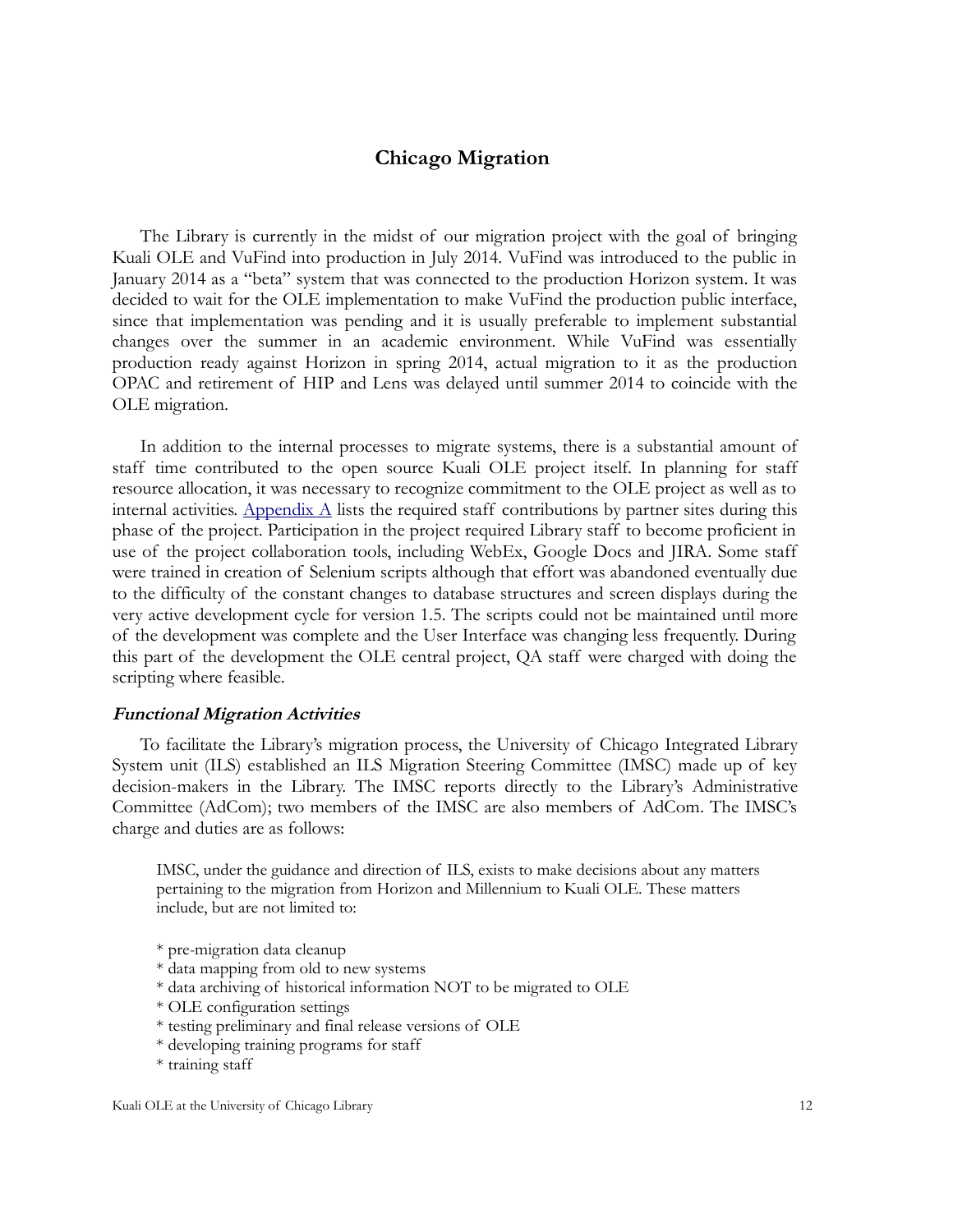#### \* scheduling \* internal communications

IMSC is the decision-making body for the migration process as a whole and will meet as needed to discuss cross-functional concerns, hear status reports from lead members for the various functional areas, and/or resolve specific functional issues referred to it. It, in conjunction with ILS, will identify and assign migration-related tasks and projects. The IMSC will document its activities on Staffweb and/or Basecamp and provide regular status reports to AdCom (schedule TBD). AdCom provides IMSC with input on any general matters referred to it, and may raise questions, intervene on any issue, or give directives as needed.

IMSC members acting as leads for a functional area are expected to speak for all staff stakeholders in that function (regardless of work unit). As such, each lead member will form an informal subgroup of stakeholders for the purpose of soliciting input and reaching decisions on migration matters related to the functional area. Should a subgroup be unable to reach decisions on any matter, IMSC as a whole will make the decision. Subgroups will meet on their own (with the ILS liaison) as needed and may be invited to meet with the full IMSC as required.

IMSC will also coordinate its work as needed with the Discovery Tools Group as it works to implement the Library's new user interface in conjunction with OLE. The Web Program Director as an IMSC member-at-large will be the Group's liaison.

Following OLE implementation, it is envisioned that IMSC will be replaced by a group to advise ILS on implementation of new OLE releases, define and prioritize enhancements, etc.

Duties

All members will be expected to:

\* attend meetings (frequency to depend on nature/scope of pending/current projects) \* respond to questions, make recommendations, etc., as requested by ILS concerning specific matters related to the migration

\* assist ILS in communicating major decisions to staff

\* perform and/or coordinate assigned tasks

In addition, lead members for a functional area will be expected to:

\* represent the requirements/concerns of staff stakeholders of the functional area (regardless of library work unit)

\* recruit staff stakeholders

\* lead discussions with stakeholders on migration matters and make decisions as required \* perform and/or coordinate assigned tasks such as data cleanup, review of data mapping documents, test software, etc.

\* determine training requirements for the functional area and assist ILS in identifying trainers and developing training classes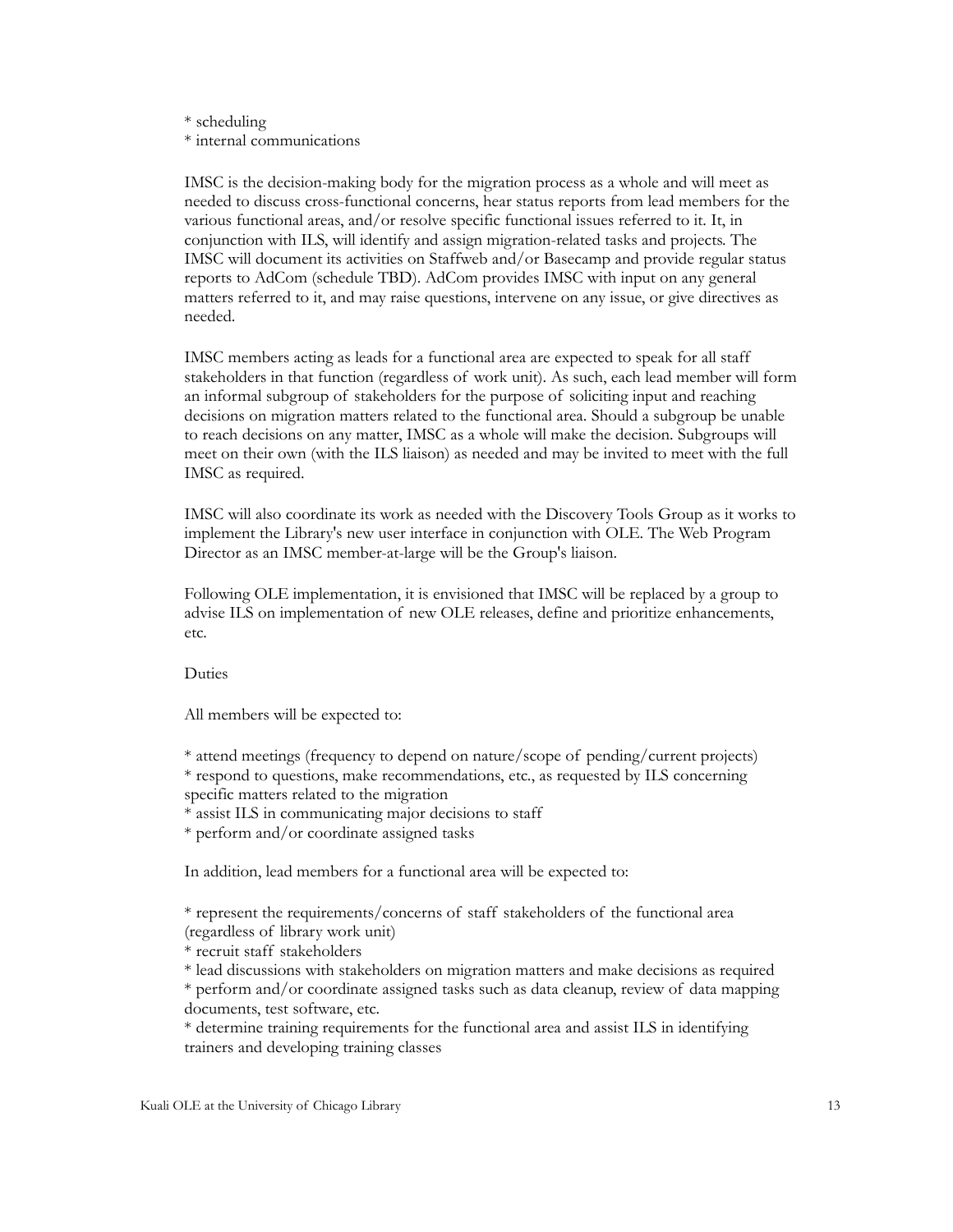"Lead members for a functional area" refer to those IMSC members who lead "working groups" in the following areas:

- 1. Cataloging
- 2. Acquisitions
- 3. Circulation
- 4. Serials Receiving
- 5. Reporting

The working groups' members are key staff members in their respective functional areas and work with a designated ILS staff member on any matters related to moving data and operations from Horizon and Millennium to Kuali OLE for the respective functional areas. VuFind implementation is managed by a separate group that includes technical support from ILS; insofar as a migration of VuFind from Horizon to Kuali OLE is concerned, ILS' role is primarily technical, although the circulation working group will be involved in testing "my account" functions when these are moved to VuFind/Kuali OLE.

Most of the actual work of performing gap analyses, testing, developing training, etc. is done by members of the IMSC working groups. It is important to note that since ALL Library units use one system, we have explicitly made clear that the working groups "represent the requirements/concerns of staff stakeholders of the functional area (regardless of library work unit)". This is an effort to make clear that while individual library departments performing the same function (e.g., the Library has four cataloging departments) may have differing policies or procedures, use of the ILS must be the same.

One of the most important tasks of the IMSC is to ensure that staff receive the necessary training in Kuali OLE that includes both the instruction on how to use the new ILS AND any changes to policies/procedures/workflows that the new system will require. The IMSC has adopted a training plan included as [Appendix B.](https://foss4lib.org/case-study/uchicago/appendices/appendix-b.-training-plan)

Details on our migration – along with links to the IMSC charge, training plan and other documents – can be found at: [http://www.lib.uchicago.edu/staffweb/depts/ils/kuali/index.html.](http://www.lib.uchicago.edu/staffweb/depts/ils/kuali/index.html)

#### <span id="page-17-0"></span>**Data Migration and Integration Issues**

For bibliographic and holdings data migration, the fact that the library was coming from a non-Unicode system required additional work. Kuali OLE also introduced a new type of holding called an EHolding record. Over time the library had dealt with electronic books, journals and other resources in a variety of ways. In some cases there were 865 fields in the MARC records, and in others there were also copy or item records. When we went to represent these materials in VuFind, it was decided to take advantage of the migration to OLE to regularize how we represented these materials by always using an EHolding record in OLE.

There were some special problems in data conversion due to the fact that we were moving from two separate systems, Horizon and III. These required custom data conversion scripts developed by in-house programmers.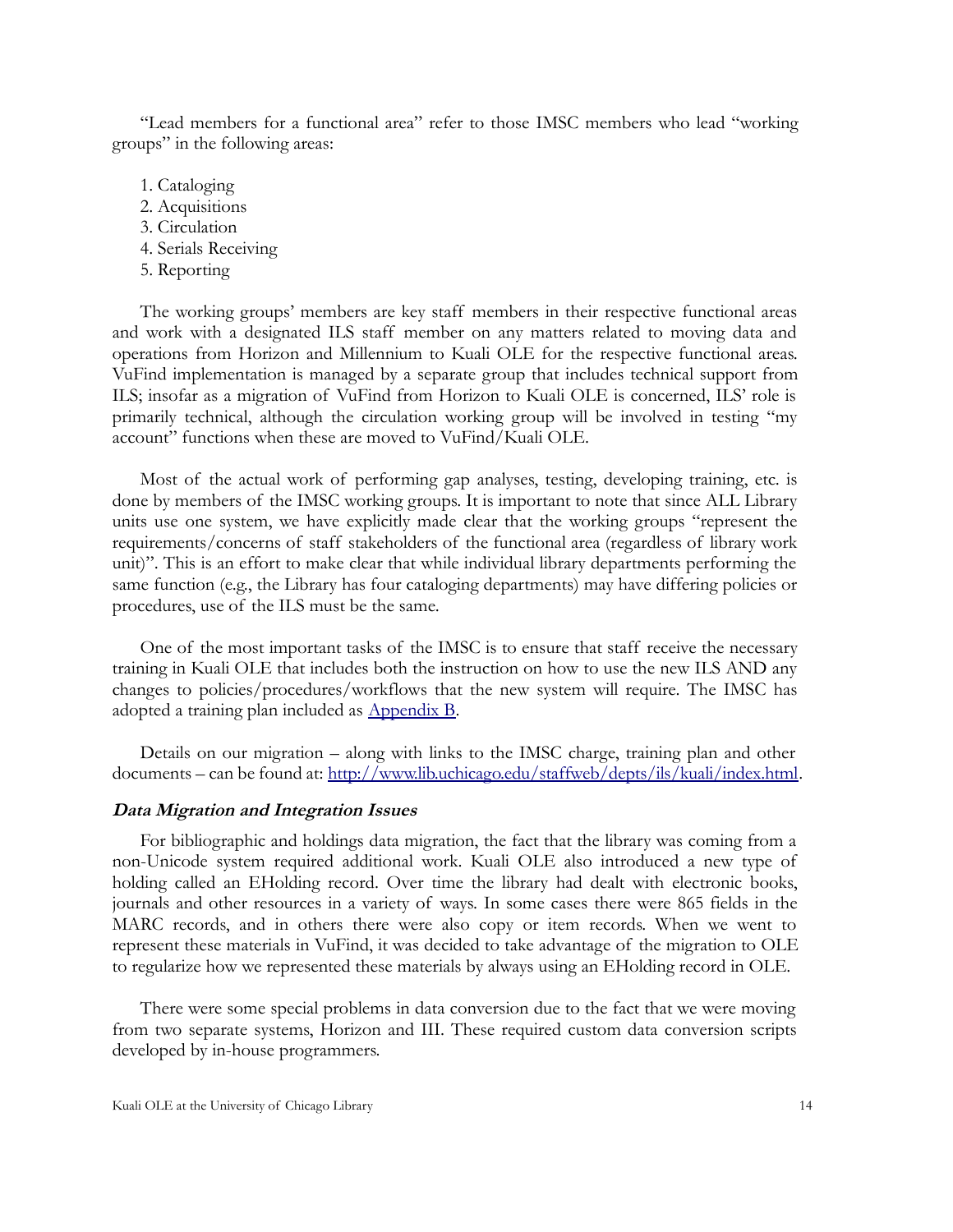MARC Authorities records were not planned to be supported in Kuali OLE until after the implementation of the early adopter sites. For a number of years, the library had sent new bibliographic records to Backstage Library Works and received corrected bibliographic and new and corrected authority headings. It was necessary to adapt this practice to continue to receive corrections for bibliographic records for loading into Kuali OLE, but to load authority records only into VuFind where they are used for cross references in the browse indexes.

Certain other features were not planned to be part of the initial Kuali OLE release and required that other local custom helper applications be developed. So, for instance, the Library used the spine label printing in Horizon, although not all libraries use that feature of an ILS. Also tracking payments accepted at circulation desks had some limited support in Horizon that was not in the new system, so some supplemental helper applications were required to support local workflows. The Library had developed many customized reports by pointing MS Access databases at the Sybase Relational Database Management System (RDBMS) of the Horizon system. Gradual adaptation of these reports to the Kuali OLE RDBMS is expected to take some work by the staff involved.

In addition, there are critical integrations required for the system to be functional. Specific Kuali OLE application programming interfaces (APIs) were developed to allow integration with the Dematic Automated Storage Retrieval System used in the new Mansueto Library. It was necessary to contract with the vendor for them to rewrite their side of that integration. The Library had moved Course Reserve functions to the Atlas ARES system and written a custom integration for the "place on reserve" and "remove from reserve" functions. Kuali OLE docstore APIs will be used to replace the custom integration at the RDBMS level used for Horizon. We are working with Atlas to implement this connection. NISO Circulation Interchange Protocol (NCIP) messaging to support participation in the UBorrow and Borrow Direct projects were also necessary parts of the project and require testing with the vendor systems. Finally, the ability to continue to extract payment information and format it correctly to load to the University Comptroller's system in order to pay our vendors was another critical integration that is required for going into production.

It was particularly critical that the VuFind Horizon connector be replaced by an OLE Connector in order to have the public catalog work correctly and provide the My Account features to allow self-service requesting and renewals. Because Villanova, where the primary VuFind development is done, was a Kuali OLE partner, they provided the OLE Connector based on the OLE APIs developed for this purpose.

A Basecamp project was used to track work on these various projects and a snapshot of that project is provided in [Appendix C.](https://foss4lib.org/case-study/uchicago/appendices/appendix-c.-basecamp-project-snapshot-april-2014)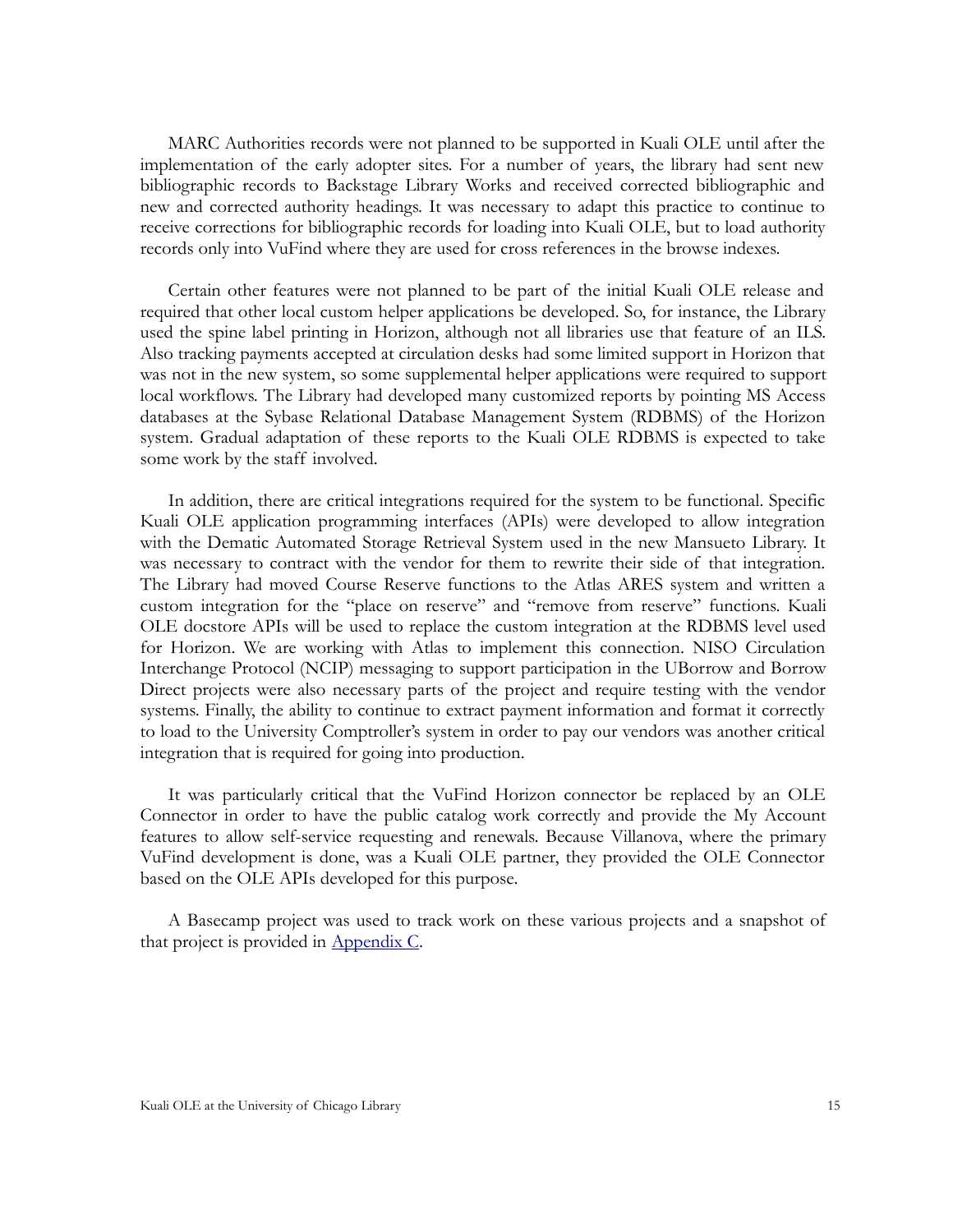#### <span id="page-19-0"></span>**Technical Migration Activities**

#### <span id="page-19-1"></span>**Staffing**

The Integrated Library Systems group included a manager, Library Systems Analyst, Systems Librarian, Database Administrator, Senior Programmer Analyst and Library Operations Assistant, who also did some web programming. To accommodate the need to support the open source systems, another entry level Programmer Analyst position was added to help support VuFind and a Senior Programmer Analyst with Java skills was hired to help support Kuali OLE. This staff would support the migration, as well as the integrations with other systems and the add-on custom applications needed for optimal use of the system. In addition, web programming staff and the Web Program Director for the Digital Development Library Center were used in the VuFind project to customize that system.

#### <span id="page-19-2"></span>**Hardware/Software**

While a number of the commercial library systems are moving to "cloud-based" systems, there was no real impetus to consider such a solution at UChicago. Indeed, in a university setting there can be obstacles to such an implementation. For instance, during the course of the project, Lehigh University – another Kuali OLE partner – made a decision that university financial data should not reside in the cloud. Chicago had not made any such general policy, but major system implementations do require security and architecture reviews. Patron database information in particular would be problematic to be made available on a commercial, vended system. VuFind and OLE will be implemented on virtual servers hosted by university computing. In the future, if the university offers cloud-based hosting services, it will be possible to take advantage of that. OLE itself is being developed on equipment that is in the Amazon cloud, so it is demonstrated that it can be run in that environment. At the moment, universities have some legal reservations about agreements to run on cloud-based commercial systems. It was seen as reasonable for the Library to follow university policies in this area and not to attempt to run the library systems separately. The intention is to take advantage of the university enterprise systems for storage, backup and system administration.

Plans for migration of the library system will undergo a review by the university ITS Technical Architecture Committee and also a security review. Appendix  $D$  contains the representative list of questions for these reviews. A separate PDF is attached which contains the [diagram that the Library provided for that review.](https://foss4lib.org/sites/default/files/inline/UChicago)

A basic difference in implementing open source software is the need to pull down source code to a development environment and to develop a process to deploy new versions and fixes. This is true for both VuFind and Kuali OLE. This required some upgrades of equipment in the library for development and testing before deployment to production environments in the university data center.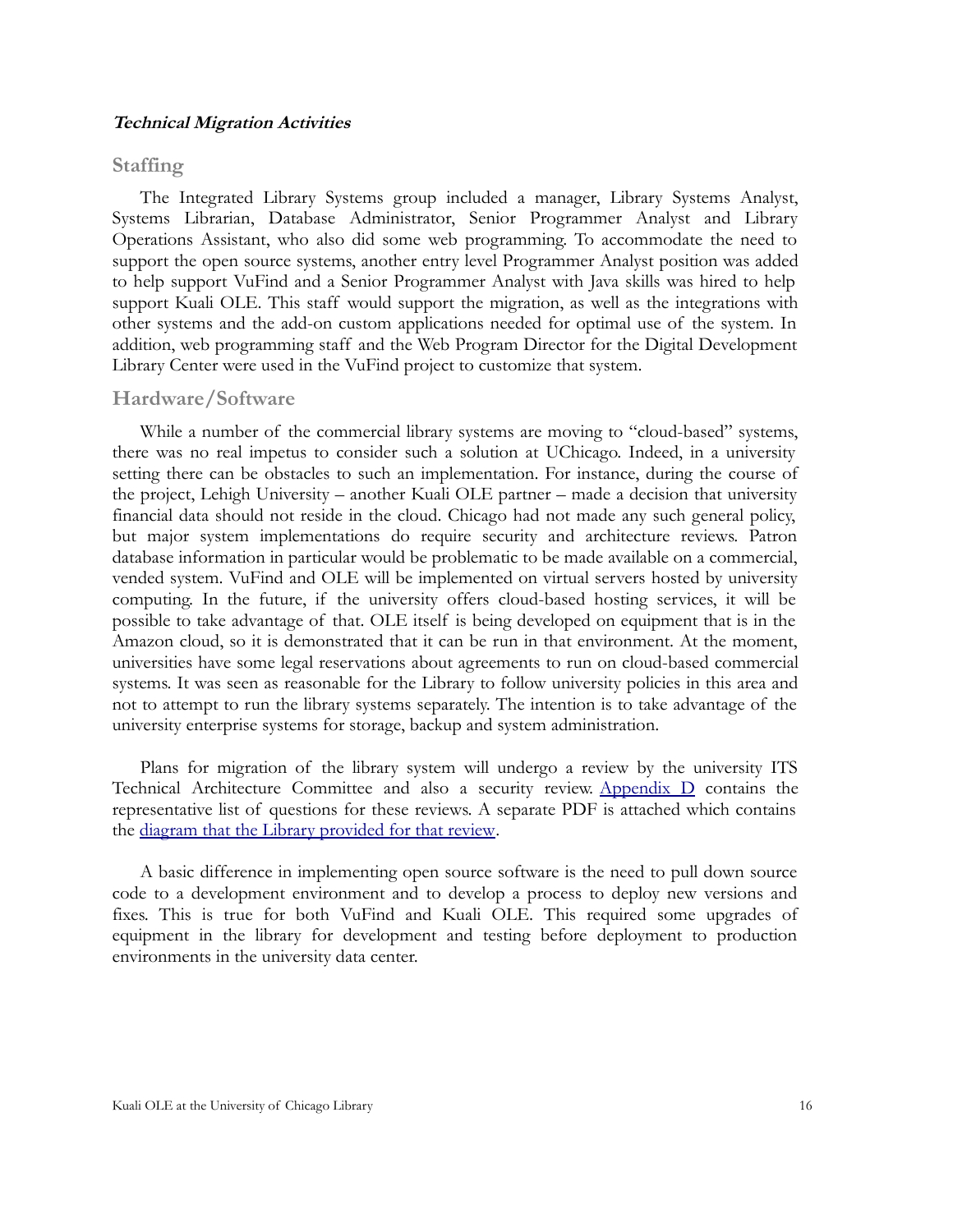#### <span id="page-20-0"></span>**Post-Migration Planning/Sustainability**

Based on previous experience, the Library is well aware of the possibility of system instability during the first few weeks of production. Library staff will be forewarned of this; contingency plans allow the Library to resume using Horizon or Millennium if that should become necessary. "Hope for the best and plan for the worst" is a prudent guiding principle for any new software implementation.

During the first few months of production, Library staff will undoubtedly find bugs and discover gaps in our training. ILS staff will be prepared to spend most of its time with intensive troubleshooting.

The Kuali OLE software development schedule calls for an implementable version to be completed in late spring 2014 and for patches to be available during the summer of 2014 for the two early implementer libraries. Experience of the other Kuali projects has been that early implementers developed a number of bug fixes and customizations for local implementations that were difficult to eventually include in the codebase. As a result, the OLE project will plan to support and merge the patches for the early implementers into the 2015 version of the software that will include additional functionality desired by all of the partner libraries. Implementation at the University of Chicago is planned with the intention of continuing to participate in development and testing of this next version. For the first year, the approach for local functionality to supplement Kuali OLE features will rely on helper applications separate from OLE, rather than modifications to the code itself.

Procedures for code contributions are being developed by the Kuali OLE Technical Council, and it is anticipated that there will be ways to do this by the time more partners implement in 2015. Appendix  $E$  contains the draft of these procedures. These processes are already in place for VuFind software and the library has contributed code where appropriate during the customization of VuFind for local use. While it has always been the plan to customize VuFind for local usage, early and intense involvement with the OLE development has resulted in a strategy to rely on local customizations as little as possible in the ILS implementation.

Our training plan calls for staff meetings about a month after the initial production date, organized by functional areas, to provide an opportunity for training refreshers and discussion of any ongoing issues. Additional follow-up meetings may be required, depending on the volume of issues.

Once Kuali OLE is reasonably stable, ILS staff will need to migrate seven years' worth of past acquisitions data from Millennium to a database of some kind. Horizon historical circulation data will also be migrated to a data warehouse to support reporting. The intention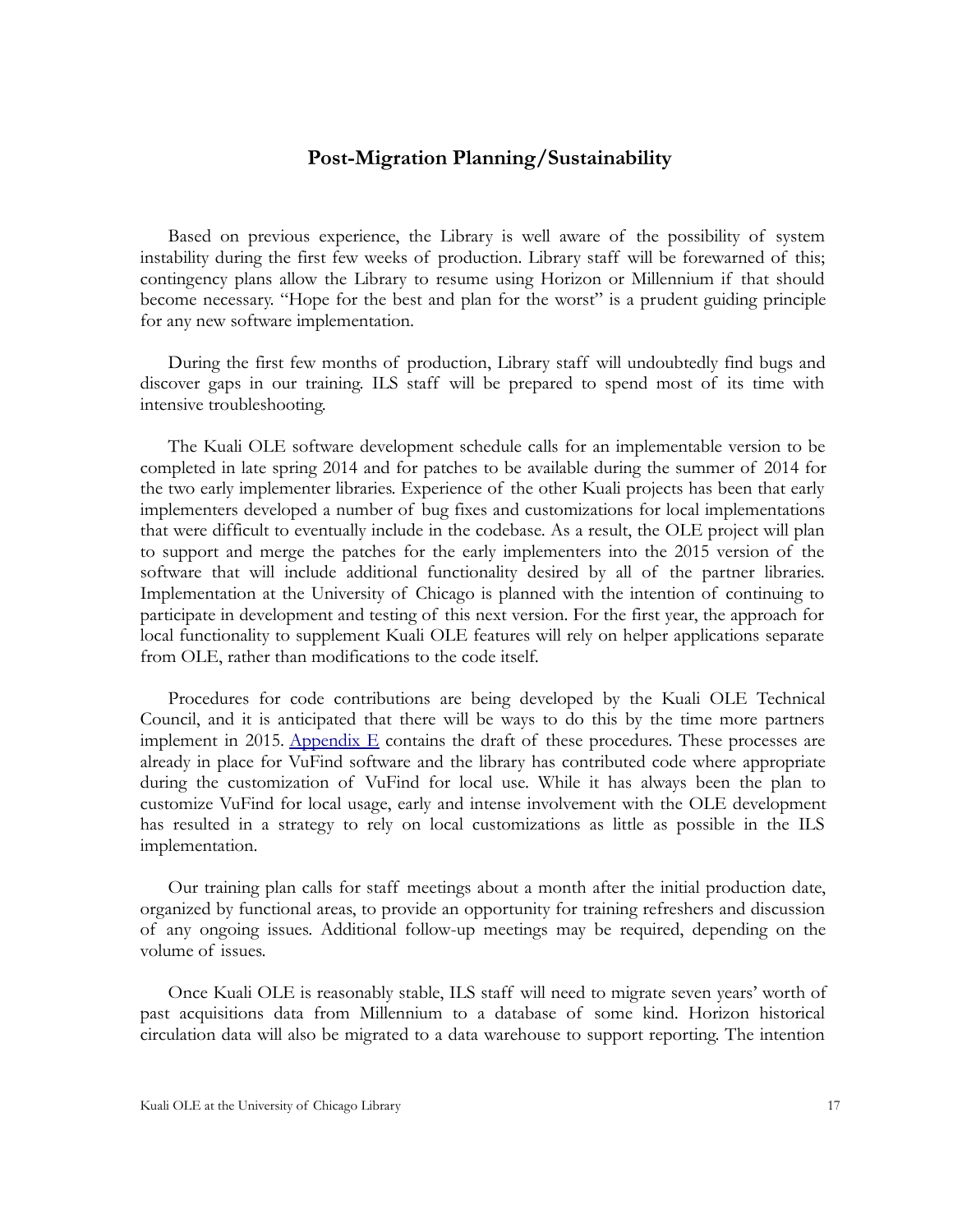is to reactivate a project to implement a data warehouse and a more sophisticated system for reports and analytics in the year following implementation of Kuali OLE.

During the six months after implementation, any remaining useful data will be moved from Horizon and Millennium. Those systems will cease to be updated at the time of cutover. They will be available for consulting until they are retired in January 2015. HIP and AquaBrowser will be unavailable once the cutover to OLE happens, as they do not point to OLE. They will be retired as soon as the OLE system is stable.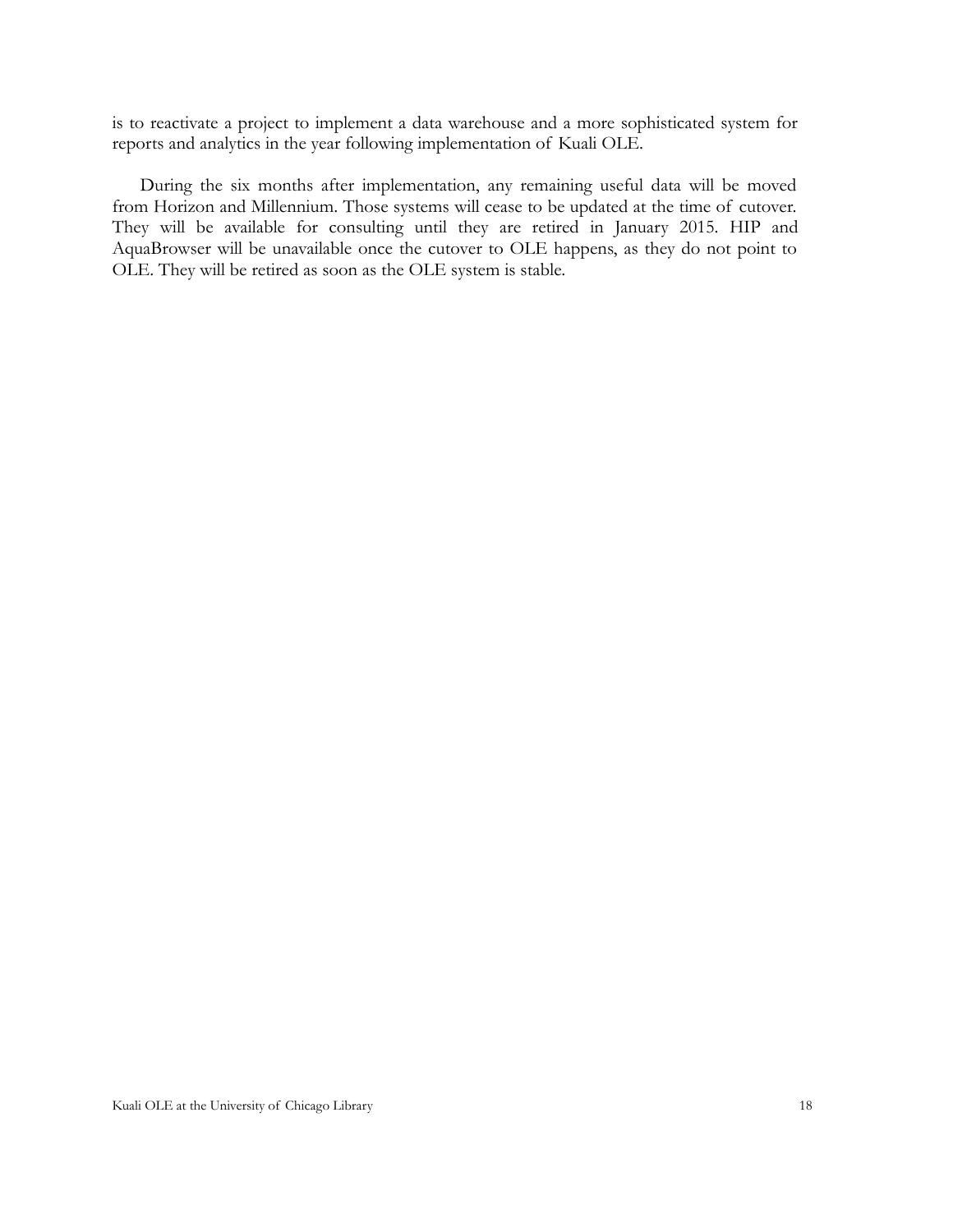#### <span id="page-22-0"></span>**Lessons Learned**

It probably goes without saying that any system migration is a difficult and timeconsuming process for all library staff. It is even more so when the new system is still in active development, which of course complicates matters. We would certainly advise any library to wait for a completed product before attempting a migration unless: (1) you feel confident that your staff can handle the situation of being beta testers at the same time; AND (2) there are compelling reasons – financial, functional, or other – to move off your present system ASAP. Both of these applied to the University of Chicago.

Commitment to developing a community-sourced project such as Kuali OLE requires a library to take a hard look at its staffing levels and the available skill sets. The ability to draft functional requirements, write test scripts and perform Quality Assurance/Quality Control (QA/QC) work, and write coherent documentation are necessary for any software development project and are not necessarily widespread among library staff. There is sometimes also a perception that this work must come "after" other duties – which it cannot if development schedules are to be met. Libraries used to complaining about the inadequacies of their vendors need to realize that with community-source developed products, what was formerly "them" is now "us", and whatever inadequacies exist can only be traced back to our own doorsteps. In other words, a commitment to develop software cannot be taken lightly. At least as Kuali OLE is financed, these efforts depend on library staff, not paid employees as is the case with commercial vendors.

We anticipated that running open source would require more technical resources; we hired two additional programmers, and we believe that this turned out to be a wise move on our part. We could not possibly have gotten as far as we have with either our VuFind or Kuali OLE implementation without these additional resources. Even if we had decided to run open source without being a development partner, we would still have needed at least one more programmer.

Because of the active development, it turned out to be impractical to contract out for data conversion and training. If we had waited for software development to be complete it probably would have been cost effective to contract out some of that work. Also, the timing of internal work for the project was approximately a full year. There were many iterations of data conversions and installation and setup because we were not working with the final, stable version of the software. Implementation probably could have taken half the time if not for this situation. On the other hand, it was necessary to forge ahead with figuring out setup issues and working on data cleanup and conversion issues in order to meet the desired schedule.

Work with the Kuali project has been useful in forging alliances with our university computing groups. The Library has benefited by association with an open source project that is contributing to other areas of academic computing, particularly in the area of identity management.